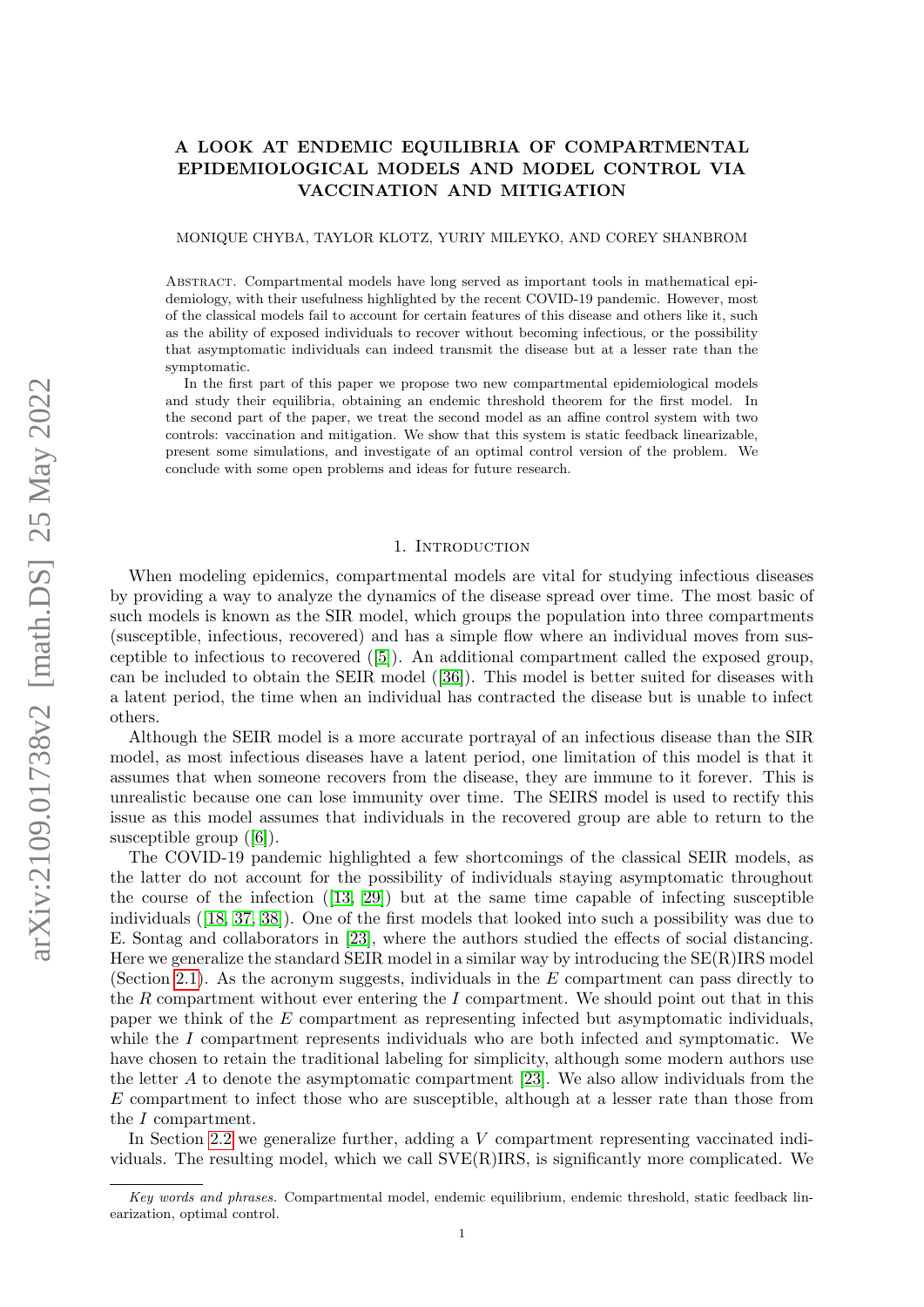are still able to characterize equilibria in terms of the basic reproductive number, but fail to prove an endemic threshold theorem; thus this section is an open invitation to future research.

Creating a model is one thing, while analyzing it is quite another. In the first half of the paper we have chosen to focus our analysis on the equilibria of the systems and their stability. This choice was also motivated by COVID-19 and what will be the "end" of the pandemic. As the concept of herd immunity has received much attention in both the media and academia  $([1, 2, 9, 16, 39])$  $([1, 2, 9, 16, 39])$  $([1, 2, 9, 16, 39])$  $([1, 2, 9, 16, 39])$  $([1, 2, 9, 16, 39])$  $([1, 2, 9, 16, 39])$  $([1, 2, 9, 16, 39])$ , the same cannot be said about of the notion of endemic equilibrium. There is a mathematical foundation for the idea of herd immunity  $([27])$  $([27])$  $([27])$ , but as we demonstrate in Section [4,](#page-16-0) this does not mean the disease is eradicated. It is compatible with what we consider the more relevant idea of an endemic equilibrium: that the disease will always exist (hopefully in small enough numbers to no longer characterize a pandemic). Moreover, the stability of such an endemic equilibrium would reflect the possibility that new outbreaks or variants could cause spikes in infections, but that over time these numbers would drift back towards some state of "new normal" (see [\[4\]](#page-19-9) for a nice overview of stability for SIRS models). The main idea is to design maintenance strategies to control the dynamic of the spread of the disease (through a yearly vaccine or seasonal non-pharmaceutical measures) to stay in a neighborhood of a sustainable endemic equilibrium.

While this discussion makes clear that our models and objects of study are motivated by COVID-19, we hope that our contributions can be applied to other infectious diseases with similar characteristics, including those yet to be discovered.

As in any mathematical modeling, there is naturally a trade-off between a model's complexity and its accuracy. In many ways the classical SIR model is useful mainly due to its simplicity, making both mathematical analysis and simulations painless. But its accuracy may be consequently limited. On the other hand, much more complicated compartmental models, such as that in [\[15\]](#page-19-10), may represent the dynamics of the disease very well at the expense of being computationally difficult. We hope that, like the popular SEIRS model, the models introduced here strike a reasonable balance by being simple enough for elementary dynamical systems theory and computations, while proving more flexible and accurate than the SEIRS model. In particular, Theorem [2](#page-3-0) characterizes the stability of both the endemic and disease-free equilibria in terms of the basic reproductive number  $\mathfrak{R}_0$  using only basic theory. But ignoring the effects of vaccination greatly misrepresents the course of pandemics like COVID-19. Yet our SVE(R)IRS model, while more accurate, was just complicated enough that similar analyses failed and we could prove no such theorem. For these reasons we believe these models lie somewhere near the right balance of complexity and simplicity. To our knowledge, neither has appeared in the literature before.

The second half of the paper, Section [3,](#page-10-0) treats the SVE(R)IRS model as an affine control system with two controls: vaccination and mitigation. This approach is similar to that of E. Sontag and collaborators in such works as [\[24,](#page-19-11) [41,](#page-20-6) [40\]](#page-20-7). However, while the authors of the latter paper focus on a single input control system, with the control representing non-pharmaceutical mitigation measures, we consider a bi-input control system, with the second control representing a vaccination rate. We study the resulting control problem from several perspectives. In Section [3.1](#page-10-1) we prove that the system is static feedback linearizable, giving the explicit feedback transformation, and observe that it maps equilibria to equilibria; we also analyze the boundary conditions of both the original and transformed systems. In Section [3.2](#page-13-0) we choose conceptually realistic control curves and explore the corresponding trajectories in both the original and linearized systems. In Section [3.3](#page-15-0) we fix one control, and consider the 1-input system from an optimal control perspective. For the time-minimal problem we employ the Maximum Principle and analyze the singular controls.

We should mention that applications of control systems in biological and medical fields has seen an immense contribution from E. Sontag. In addition to producing a plethora of very influential papers, he trained and mentored generations of talented scientists and mathematicians who are now continuing in his footsteps and work on further expanding the applicability of control systems in various scientific disciplines.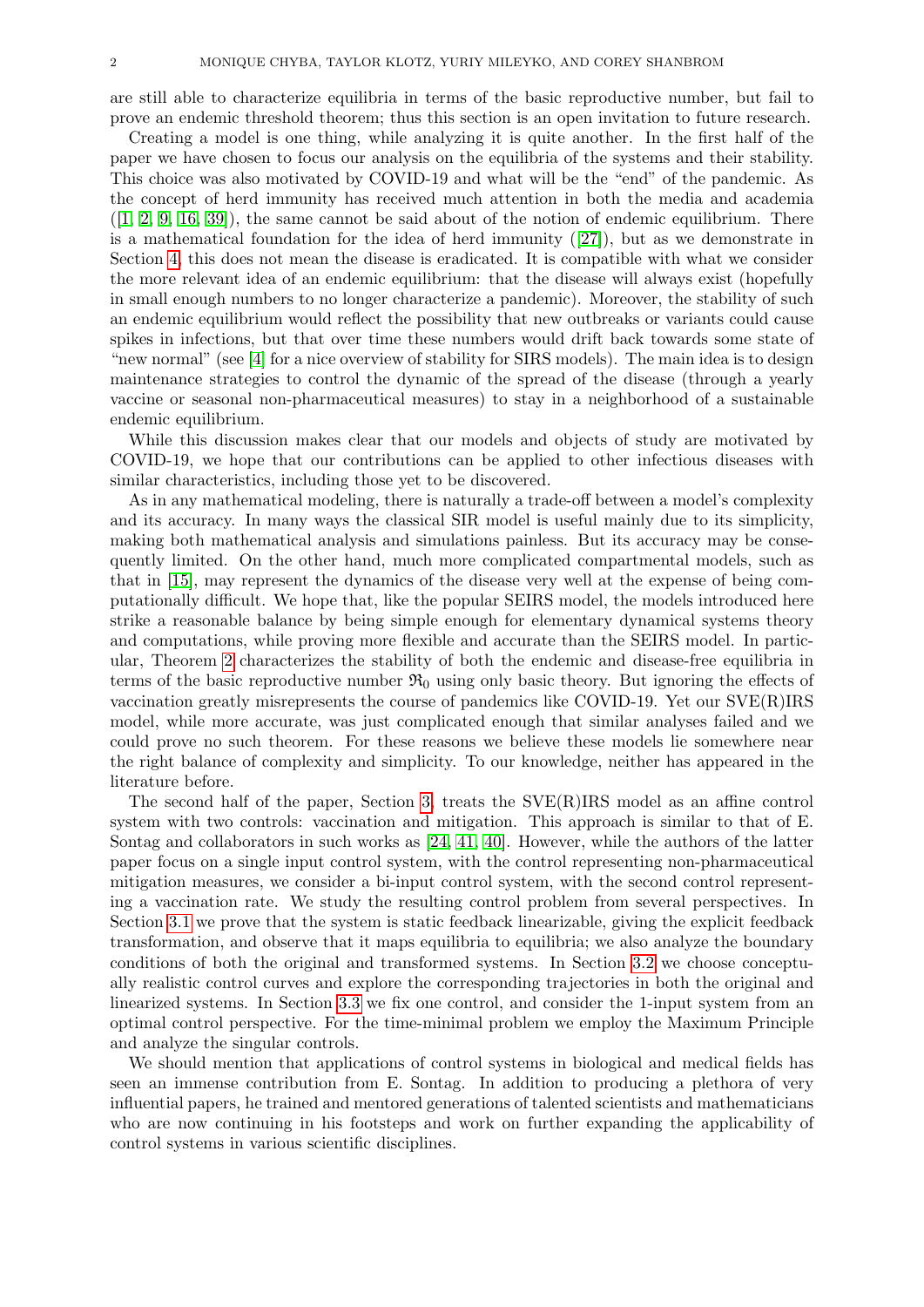## 2. Two new compartmental models

<span id="page-2-0"></span>2.1.  $\mathbf{SE}(\mathbf{R})$  IRS model. The usual SEIRS model ([\[6\]](#page-19-1)) can be visualized as

$$
S \xrightarrow{\beta I/n} E \xrightarrow{\sigma} I \xrightarrow{\gamma} R
$$

where

- $\beta$  is the transmission rate, the average rate at which an infected individual can infect a susceptible
- $\bullet$  *n* is the population size
- $1/\sigma$  is the latency period
- $1/\gamma$  is the symptomatic period
- $1/\omega$  is the period of immunity.

All parameters are necessarily non-negative. Note that, for simplicity, here and throughout this paper we choose to present our models without vital dynamics (also known as demography), often represented by the natural birth and death rates  $\Lambda$  and  $\mu$ . Also note that when  $\omega = 0$ , this reduces to the usual SEIR model, and one can further recover the simple SIR model by letting  $\sigma \rightarrow \infty$ .

As described in Section [1,](#page-0-0) we now think of individuals in the E compartment as infected but asymptomatic (some authors call this interpretation a SAIRS model), while individuals in the I compartment are infected and symptomatic. Therefore in our  $SE(R)$ IRS model certain asymptomatic individuals can recover without ever becoming symptomatic; the duration of the course of their infection is denoted by  $1/\delta$ . Moreover, asymptomatic individuals can indeed infect susceptible individuals, however they do so at a reduced rate when compared to symptomatic individuals; this reduction is accounted for by the parameter  $\alpha$ . We may assume  $\alpha \in [0,1]$  and  $\delta \geq 0$ . Note that when  $\alpha = \delta = 0$  we recover the SEIRS model.

The SE(R)IRS model can be visualized as

$$
S \xrightarrow{\beta(I+\alpha E)/n} E \xrightarrow{\delta} I \xrightarrow{\gamma} R
$$

and the corresponding dynamical system is given by

<span id="page-2-1"></span>
$$
\frac{dS}{dt} = -\beta S(I + \alpha E)/n + \omega R\tag{1}
$$

$$
\frac{dE}{dt} = \beta S(I + \alpha E)/n - (\sigma + \delta)E
$$
\n(2)

$$
\frac{dI}{dt} = \sigma E - \gamma I \tag{3}
$$

$$
\frac{dR}{dt} = \delta E + \gamma I - \omega R. \tag{4}
$$

**Proposition 1.** The  $SE(R)$ IRS basic reproductive number is

<span id="page-2-2"></span>
$$
\mathfrak{R}_0 = \left(\frac{\alpha \gamma + \sigma}{\delta + \sigma}\right) \left(\frac{\beta}{\gamma}\right).
$$

*Proof.* We follow [\[25\]](#page-19-12) by computing  $\mathfrak{R}_0$  as the spectral radius of the next generation matrix. First, it is easy to see that the system has a disease-free equilibrium at  $(S, E, I, R) = (n, 0, 0, 0)$ . We compute

$$
F = \begin{pmatrix} \alpha \beta & \beta \\ 0 & 0 \end{pmatrix} \quad \text{and} \quad V = \begin{pmatrix} \sigma + \delta & 0 \\ -\sigma & \gamma \end{pmatrix}
$$

so our next generation matrix is

$$
F V^{-1} = \begin{pmatrix} \frac{\beta(\alpha \gamma + \sigma)}{\gamma(\delta + \sigma)} & \frac{\beta}{\gamma} \\ 0 & 0 \end{pmatrix}.
$$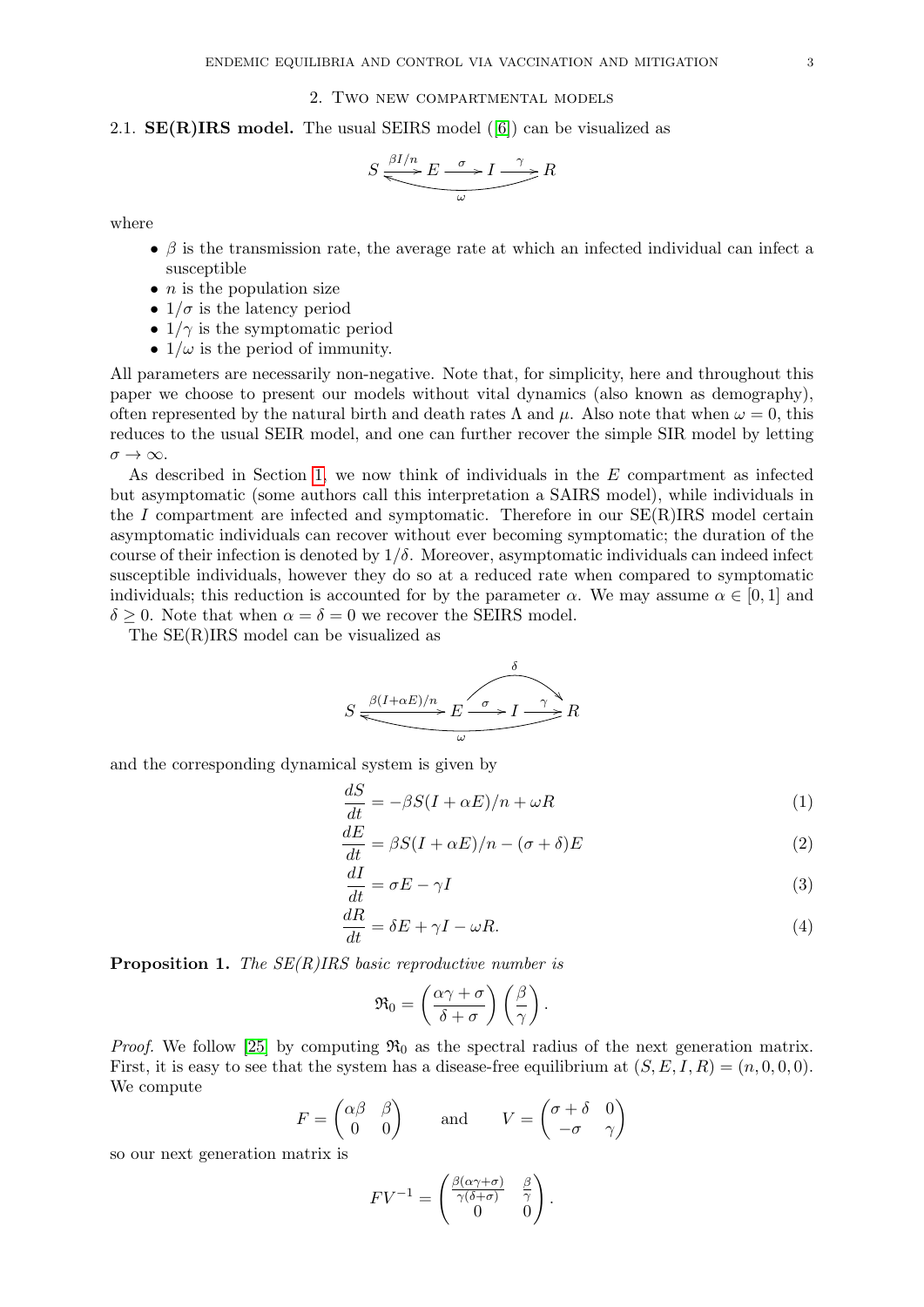The basic reproductive number  $\mathfrak{R}_0$  is the spectral radius of this operator, which is the largest eigenvalue  $\left(\frac{\alpha \gamma + \sigma}{\delta + \sigma}\right)$  $\left(\frac{\alpha\gamma+\sigma}{\delta+\sigma}\right)\left(\frac{\beta}{\gamma}\right)$ .

If we use the fact that  $n = S + E + I + R$  is constant we can reduce [\(1\)](#page-2-1)-[\(4\)](#page-2-2) to a 3-dimensional system in  $S, E, I$ . The reduced equations are given by

<span id="page-3-3"></span>
$$
\frac{dS}{dt} = -\beta S(I + \alpha E)/n + \omega(n - S - E - I)
$$
\n(5)

$$
\frac{dE}{dt} = \beta S(I + \alpha E)/n - (\sigma + \delta)E
$$
\n(6)

<span id="page-3-4"></span>
$$
\frac{dI}{dt} = \sigma E - \gamma I. \tag{7}
$$

In the sequel we will study this simpler version of the system, recovering the value of  $R$  when convenient.

Our first result, proved in the next two sections, is the following.

<span id="page-3-0"></span>**Theorem 2.** If  $\mathfrak{R}_0 < 1$  then the disease-free equilibrium is locally asymptotically stable and the endemic equilibrium is irrelevant. If  $\mathfrak{R}_0 > 1$  then the endemic equilibrium is locally asymptotically stable and the disease-free equilibrium is unstable.

*Proof.* The theorem follows from Lemmas [3,](#page-3-1) and [4,](#page-3-2) and [5.](#page-5-1)

Here "irrelevant" means epidemiologically nonsensical, as certain compartments would contain negative numbers of people; it still exists mathematically. This theorem is sometimes known as the "endemic threshold property", where  $\mathfrak{R}_0$  is considered a critical threshold. In [\[27\]](#page-20-5), Hethcote describes this property as "the usual behavior for an endemic model, in the sense that the disease dies out below the threshold, and the disease goes to a unique endemic equilibrium above the threshold." The SEIR version is derived nicely in Section 7.2 of [\[36\]](#page-20-0). The SEIRS version can be found in [\[35\]](#page-20-8).

2.1.1. Analysis of endemic equilibria. Our system  $(5)-(7)$  $(5)-(7)$  $(5)-(7)$  has a unique endemic equilibrium at

$$
p = (S, E, I, R) = \frac{n}{\Re_0} \left( 1, \, \omega \epsilon, \, \frac{\sigma \omega}{\gamma} \epsilon, \, (\sigma + \delta) \epsilon \right)
$$

$$
\epsilon = \frac{1}{\delta + \sigma} \frac{\beta(\alpha \gamma + \sigma) - \gamma(\delta + \sigma)}{\sigma \omega + \gamma(\delta + \sigma + \omega)}.
$$
(8)

where

Note that this endemic equilibrium is only realistic if all coordinates are positive, which requires  $\epsilon$  positive, which is equivalent to

$$
\Re_0 > 1. \tag{9}
$$

In other words, we have the following.

<span id="page-3-1"></span>**Lemma 3.** If  $\mathfrak{R}_0 > 1$  then there exists a unique endemic equilibrium for the SE(R)IRS model. If  $\mathfrak{R}_0 < 1$  then no endemic equilibrium exists.

The linearization of the reduced system at  $p$  is

$$
L = \begin{pmatrix} -\epsilon \omega (\delta + \sigma) - \omega & -\frac{\alpha \beta}{\Re_0} - \omega & -\frac{\beta}{\Re_0} - \omega \\ \epsilon \omega (\delta + \sigma) & -\frac{\beta \sigma}{\gamma \Re_0} & \frac{\beta}{\Re_0} \\ 0 & \sigma & -\gamma \end{pmatrix}.
$$

As expected, this matrix does not depend on n. Unfortunately, the eigenvalues of  $L$  are not analytically computable for general parameters. Note that  $L$  is nonsingular for generic parameter values. But the determinant does indeed vanish if and only if  $\mathfrak{R}_0 = 1$ .

<span id="page-3-2"></span>**Lemma 4.** If  $\mathfrak{R}_0 > 1$  then the endemic equilibrium is locally asymptotically stable.

*Proof.* We apply the criteria  $(12.21-12.23)$  from [\[17\]](#page-19-13) to L. Note that the trace is obviously negative, so (12.22) is immediately satisfied. Now compute

$$
\det(L) = -\epsilon \omega(\delta + \sigma)(\sigma \delta + \gamma(\delta + \sigma + \omega))
$$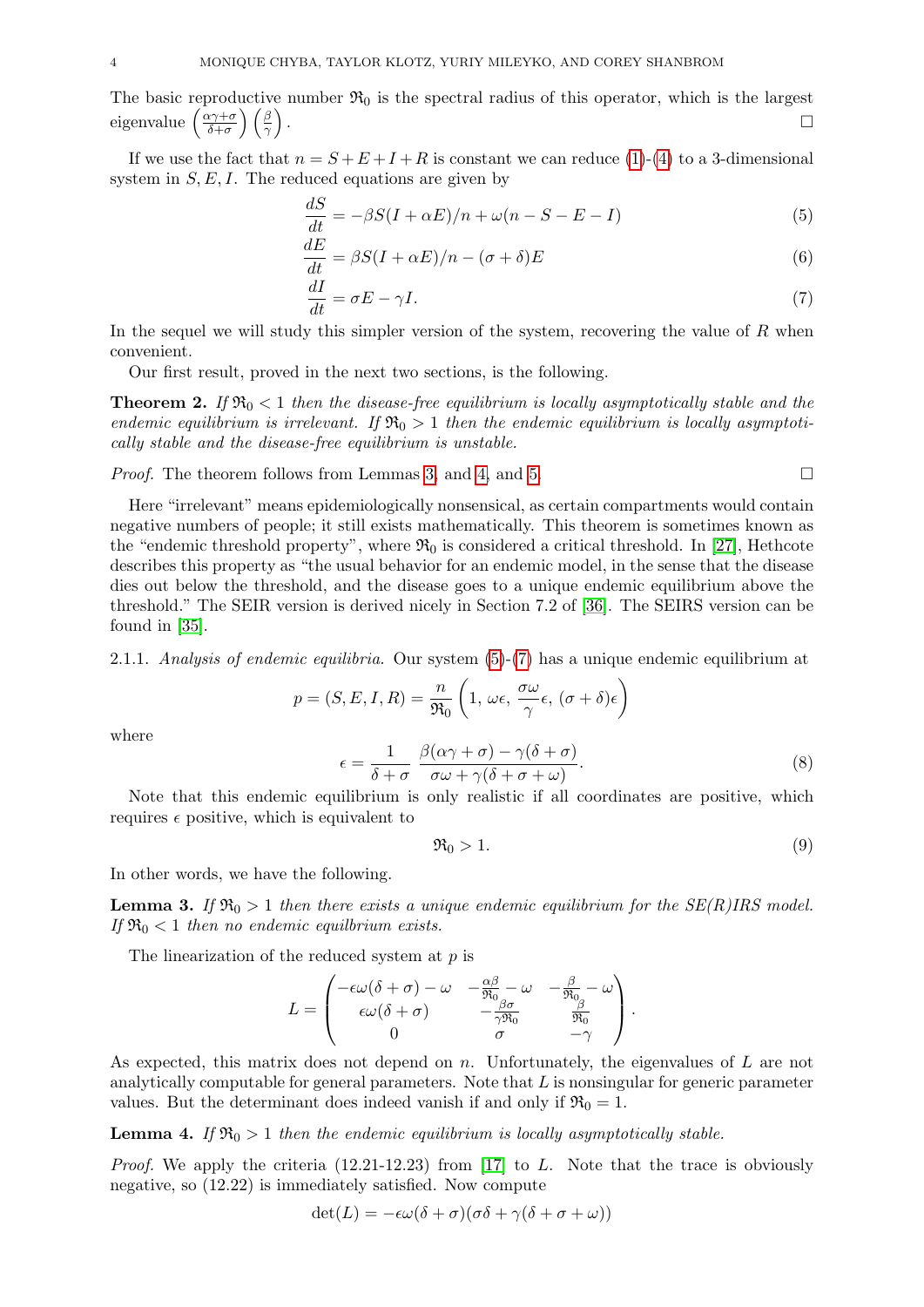which is clearly negative, so  $(12.21)$  is satisfied. Finally, we compute the bialternate sum of L with itself,

$$
G = \begin{pmatrix} -\epsilon \omega (\delta + \sigma) - \omega - \frac{\beta \sigma}{\gamma \Re_0} & \frac{\beta}{\Re_0} & \frac{\beta}{\Re_0} + \omega \\ \sigma & -\epsilon \omega (\delta + \sigma) - \omega - \gamma & -\frac{\alpha \beta}{\Re_0} - \omega \\ 0 & \epsilon \omega (\delta + \sigma) & -\frac{\beta \sigma}{\gamma \Re_0} - \gamma \end{pmatrix}
$$

whose determinant

$$
\det G = -\frac{\omega}{(\alpha\gamma + \sigma)^2} (\alpha^2 \gamma^4 + \alpha^2 \gamma^4 \delta \epsilon + 2\alpha \gamma^3 \sigma + 2\alpha \gamma^2 \delta \sigma + \alpha^2 \gamma^4 \epsilon \sigma + 2\alpha \gamma^3 \delta \epsilon \sigma \n+ \alpha \gamma^2 \delta^2 \epsilon \sigma + \alpha \gamma \delta^3 \epsilon \sigma + \gamma^2 \sigma^2 + 2\alpha \gamma^2 \sigma^2 + 2\gamma \delta \sigma^2 + \delta^2 \sigma^2 + 2\alpha \gamma^3 \epsilon \sigma^2 + \gamma^2 \delta \epsilon \sigma^2 \n+ 2\alpha \gamma^2 \delta \epsilon \sigma^2 + \gamma \delta^2 \epsilon \sigma^2 + 3\alpha \gamma \delta^2 \epsilon \sigma^2 + \delta^3 \epsilon \sigma^2 + 2\gamma \sigma^3 + 2\delta \sigma^3 + \gamma^2 \epsilon \sigma^3 + \alpha \gamma^2 \epsilon \sigma^3 \n+ 2\gamma \delta \epsilon \sigma^3 + 3\alpha \gamma \delta \epsilon \sigma^3 + 3\delta^2 \epsilon \sigma^3 + \sigma^4 + \gamma \epsilon \sigma^4 + \alpha \gamma \epsilon \sigma^4 + 3\delta \epsilon \sigma^4 + \epsilon \sigma^5 + \alpha^2 \gamma^3 \omega \n+ 2\alpha^2 \gamma^3 \delta \epsilon \omega + \alpha^2 \gamma^2 \delta^2 \epsilon \omega + \alpha^2 \gamma^3 \delta^2 \epsilon^2 \omega + \alpha^2 \gamma^2 \delta^3 \epsilon^2 \omega + 2\alpha \gamma^2 \sigma \omega + \alpha \gamma \delta \sigma \omega \n+ 2\alpha^2 \gamma^3 \epsilon \sigma \omega + 4\alpha \gamma^2 \delta \epsilon \sigma \omega + \alpha^2 \gamma^3 \delta \epsilon^2 \sigma \omega + 4\alpha \gamma \delta^2 \epsilon \sigma \omega + 2\alpha^2 \gamma^3 \delta \epsilon^2 \sigma \omega \n+ 2\alpha \gamma^2 \delta^2 \epsilon^2 \sigma \omega + 3\alpha^2 \gamma^2 \delta^2 \epsilon^2 \sigma \omega + 2\alpha \gamma \delta^3 \epsilon^2 \sigma \omega + \gamma \sigma^2 \omega + \alpha \gamma \delta \sigma \omega \n+ 2\alpha \gamma^2 \delta^2 \epsilon^2 \sigma \omega + 3\alpha^2 \gamma^2 \delta^2 \epsilon^2 \sigma \omega + 2\alpha \gamma \delta^3 \epsilon^2 \sigma \omega + \gamma \sigma^2 \omega + \alpha \
$$

is also negative, satisfying  $(12.23)$ .

<span id="page-4-0"></span>Example 1. In all of our examples the time units are taken to be days, and we choose the parameter values

$$
(\alpha, \gamma, \delta, n, \sigma, \omega) = \left(\frac{1}{10}, \frac{1}{7}, \frac{1}{14}, 100, \frac{1}{7}, \frac{1}{90}\right).
$$

These values are somewhat realistic for COVID-19. While there are no known precise values, and many of these parameters depend on the specific virus variant, these are at least roughly in agreement with some of the literature. Specifically, we assume that an asymptomatic individual is 10% as infectious as a symptomatic one, that individuals who become symptomatic have seven day periods of latency and of symptoms, that individuals who never develop symptoms are infected for 14 days, and that the period of immunity is 90 days. We choose the population size of 100 simply so that compartment values can be interpreted as percentages of a generic population.

When  $\beta = 0.4$  we have

$$
\mathfrak{R}_0 \approx 2.053
$$

and

$$
p = (S, E, I, R) \approx (49, 2, 2, 46).
$$

The eigenvalues of L are

$$
\lambda_1 \approx -.340, \quad \lambda_2 \approx -.010 - .031i, \quad \lambda_3 \approx -.010 + .031i.
$$

These three eigenvalues all have negative real part, so the equilibrium is stable. It appears to be a spiral sink, signifying epidemic waves ([\[6\]](#page-19-1)), as shown in Figure [1.](#page-5-2)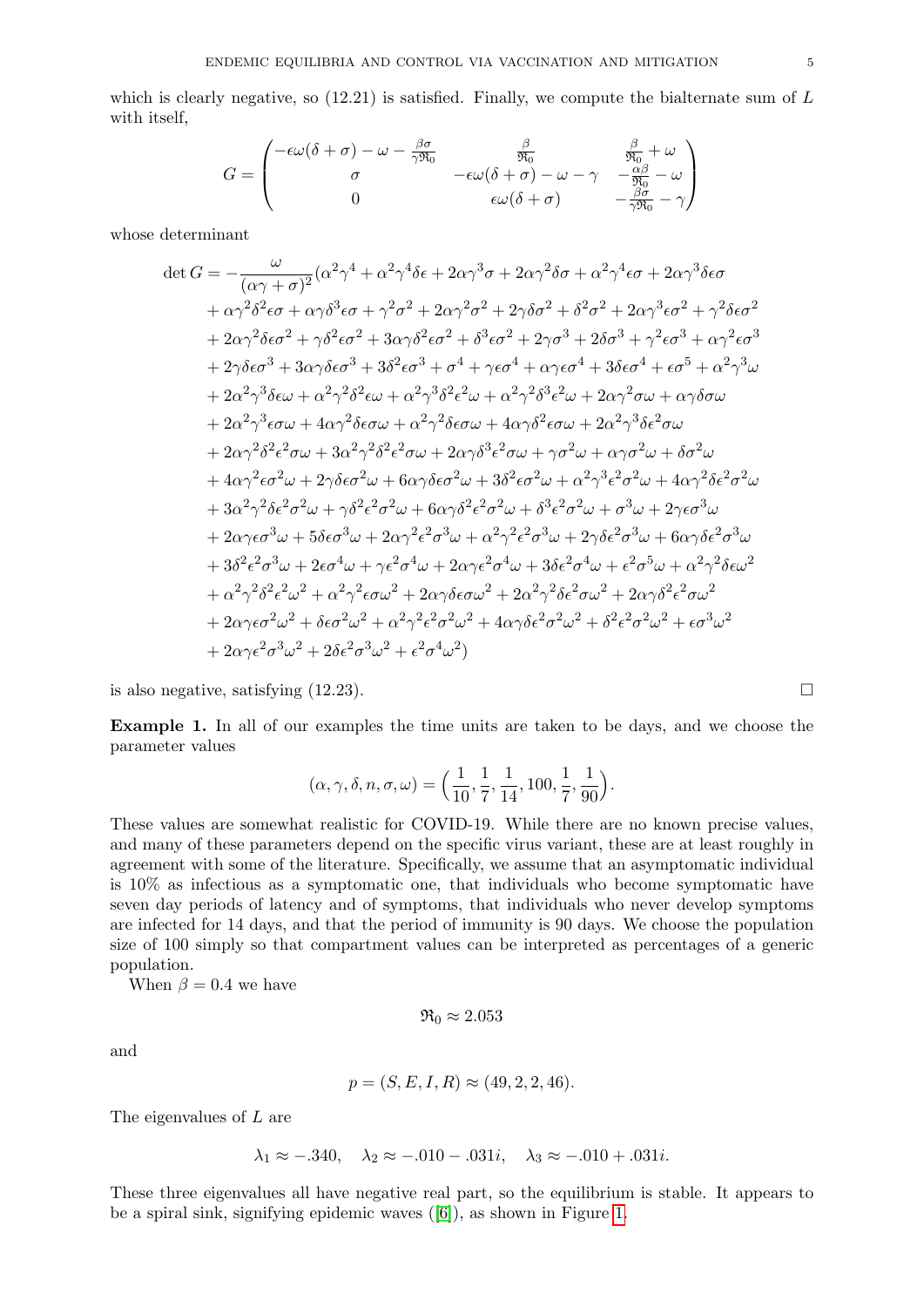<span id="page-5-2"></span>

Figure 1. The endemic equilibrium of Example [1.](#page-4-0) The left plot displays  $E$  versus  $S$  compartments, while the right plot displays  $I$  versus  $E$  compartments. Each colored curve represents a different initial condition of the form  $(S, E, I, R) = (S_0, (n - S_0)/2, (n - S_0)/2, 0)$  for  $S_0 = 10, 20, ..., 90$ .

2.1.2. Analysis of disease-free equilibria. One easily checks that the system has a disease-free equilibrium at  $(S, E, I, R) = (n, 0, 0, 0)$ . The linearization of the reduced system there is

$$
N = \begin{pmatrix} -\omega & -\alpha\beta - \omega & -\beta - \omega \\ 0 & \alpha\beta - \delta - \sigma & \beta \\ 0 & \sigma & -\gamma \end{pmatrix}.
$$

This is singular if and only if  $\mathfrak{R}_0 = 1$ , just like L.

<span id="page-5-1"></span>**Lemma 5.** The disease-free equilibrium is locally asymptotically stable if and only if  $\Re_0 < 1$ .

Proof. The eigenvalues of N are

$$
\lambda_1 = -\omega \tag{10}
$$

$$
\lambda_2 = \frac{1}{2} \left( \alpha \beta - \gamma - \delta - \sigma - \sqrt{(-\alpha \beta + \gamma + \delta + \sigma)^2 - 4(-\alpha \beta \gamma + \delta \gamma - \beta \sigma + \gamma \sigma)} \right) \tag{11}
$$

$$
\lambda_3 = \frac{1}{2} \left( \alpha \beta - \gamma - \delta - \sigma + \sqrt{(-\alpha \beta + \gamma + \delta + \sigma)^2 - 4(-\alpha \beta \gamma + \delta \gamma - \beta \sigma + \gamma \sigma)} \right). \tag{12}
$$

It is not obvious, but algebra shows that all three eigenvalues are real since our parameters are positive: the discriminant simplifies to  $4\beta\sigma + (\alpha\beta + \gamma - \delta - \sigma)^2$ . Now  $\lambda_1$  is clearly always negative. Next, we have

$$
2\lambda_2 = \alpha\beta - \gamma - \delta - \sigma - \sqrt{4\beta\sigma + (\alpha\beta + \gamma - \delta - \sigma)^2}
$$
  
\n
$$
\leq \alpha\beta - \gamma - \delta - \sigma - (\alpha\beta + \gamma - \delta - \sigma)
$$
  
\n
$$
= -2\gamma < 0.
$$

Thus  $\lambda_2$  is also always negative, and in fact we have

$$
\lambda_2 \leq -\gamma.
$$

Finally, Mathematica shows that

$$
\lambda_3 \begin{cases} < 0 & \text{if } \Re_0 < 1 \\ = 0 & \text{if } \Re_0 = 1 \\ > 0 & \text{if } \Re_0 > 1. \end{cases}
$$

Thus  $(n, 0, 0)$  is stable if and only if  $\Re_0 < 1$ .

<span id="page-5-0"></span>2.2.  $SVE(R)IRS model. Since vaccines have not been available in previous pandemics, stan$ dard compartmental epidemiological models do not take vaccinated individuals into account. Consequently, controlling a pandemic had to be done solely via non-pharmaceutical mitigation measures. This changed during the COVID-19 pandemic, as effective vaccines were produced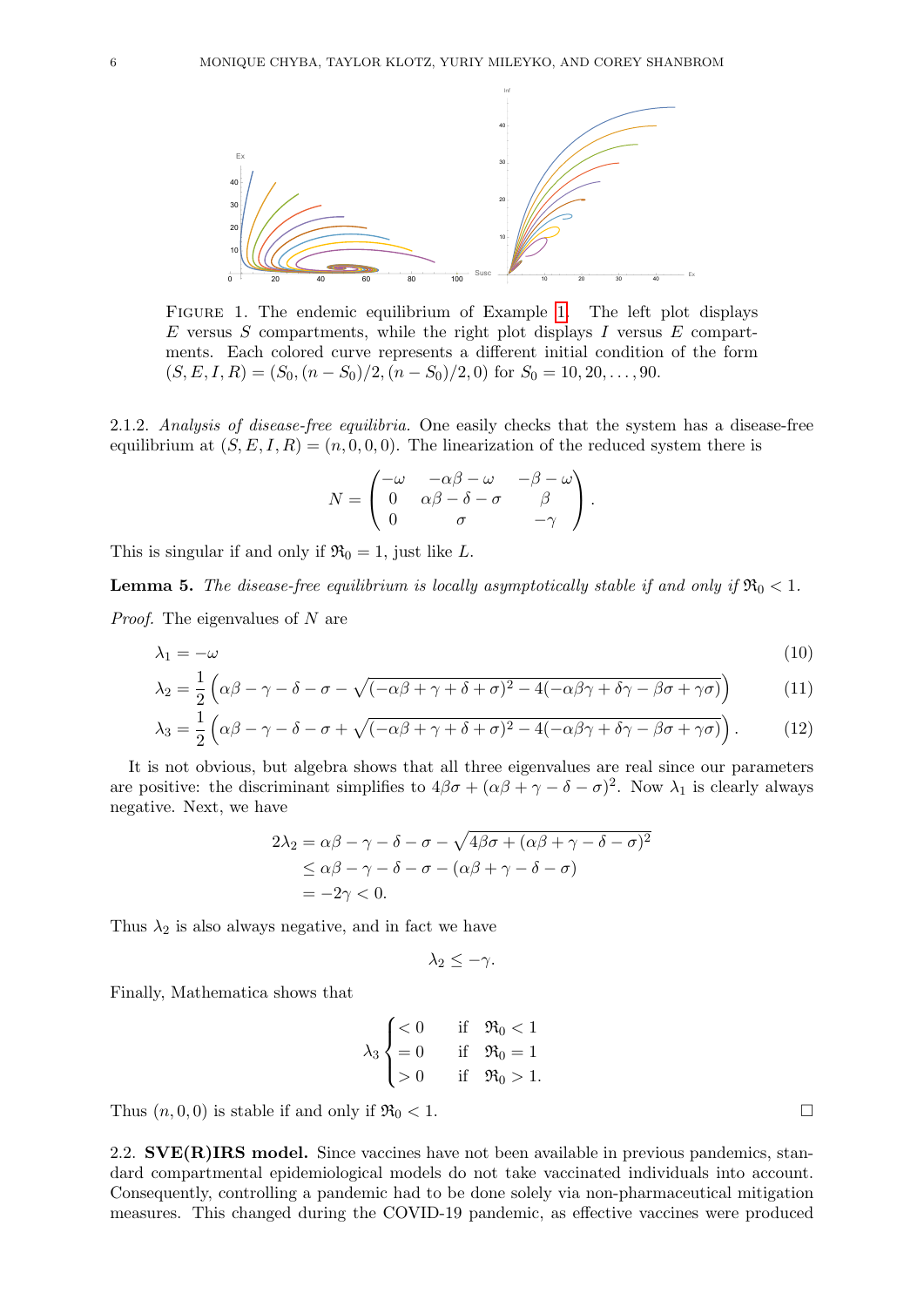early on. Adding a vaccinated compartment to the model in Section [2.1](#page-2-0) yields the following model, which we denote SVE(R)IRS:



Here  $1 - \rho$  represents the efficacy of the vaccine,  $1/\psi$  is the duration of efficacy of the vaccine, and  $1/\phi$  is the rate at which people are vaccinated. The first two are intrinsic to the vaccine itself, while  $\phi$  can be thought of as a control (see Section [3\)](#page-10-0). We may assume  $\rho \in [0,1]$  and  $\phi, \psi > 0.$ 

The associated dynamics are given by:

$$
\frac{dS}{dt} = -\beta S(I + \alpha E)/n + \omega R - \phi S + \psi V \tag{13}
$$

$$
\frac{dE}{dt} = \beta S(I + \alpha E)/n - (\sigma + \delta)E + \rho \beta V(I + \alpha E)/n \tag{14}
$$

$$
\frac{dI}{dt} = \sigma E - \gamma I \tag{15}
$$

$$
\frac{dR}{dt} = \delta E + \gamma I - \omega R \tag{16}
$$

$$
\frac{dV}{dt} = -\rho\beta V(I + \alpha E)/n + \phi S - \psi V. \tag{17}
$$

The dynamics of this model are significantly more complicated than those of the SE(R)IRS model in the previous section. We prove the analogues of Lemmas [3](#page-3-1) and [5.](#page-5-1) We were unable to prove the analogue of Lemma [4,](#page-3-2) although experimental evidence suggests that it does hold.

**Proposition 6.** The  $SVE(R)IRS$  basic reproductive number is

$$
\mathfrak{R}_0 = \left(\frac{\beta}{\gamma}\right) \left(\frac{\alpha \gamma + \sigma}{\sigma + \delta}\right) \left(\frac{\psi + \rho \phi}{\psi + \phi}\right).
$$

*Proof.* Again we follow [\[25\]](#page-19-12) by computing  $\mathfrak{R}_0$  as the spectral radius of the next generation matrix. We use tildes to not confuse with the compartment  $V$ . First, a short computation shows that the system has a disease-free equilibrium at  $p_1 = (S, E, I, R, V) = \begin{pmatrix} \frac{\psi R}{\phi + i} \end{pmatrix}$  $\frac{\psi n}{\phi + \psi}, 0, 0, 0, \frac{\phi n}{\phi + i}$  $\frac{\phi n}{\phi + \psi}$ . We compute

$$
\tilde{F} = \begin{pmatrix} \frac{\alpha\beta}{\phi + \psi}(\psi + \rho\phi) & \frac{\beta}{\phi + \psi}(\psi + \rho\phi) \\ 0 & 0 \end{pmatrix} \quad \text{and} \quad \tilde{V} = \begin{pmatrix} \sigma + \delta & 0 \\ -\sigma & \gamma \end{pmatrix}
$$

so our next generation matrix is

$$
\tilde{F}\tilde{V}^{-1} = \begin{pmatrix} \frac{\beta(\alpha\gamma+\sigma)(\psi+\rho\phi)}{\gamma(\psi+\phi)(\delta+\sigma)} & \frac{\beta(\psi+\rho\phi)}{\gamma(\psi+\phi)} \\ 0 & 0 \end{pmatrix}.
$$

The basic reproductive number is the spectral radius of this operator, which is the largest eigenvalue:  $\left(\frac{\beta}{\gamma}\right)$  $\left(\frac{\beta}{\gamma}\right)\left(\frac{\alpha\gamma+\sigma}{\sigma+\delta}\right)\left(\frac{\psi+\rho\phi}{\psi+\phi}\right)$ .

Here again, if we use the fact that  $n = S + E + I + R + V$  is constant we can reduce the system and work with a 4-dimensional system in  $S, E, I, V$ . The reduced equations are given by

$$
\frac{dS}{dt} = -\beta S(I + \alpha E)/n + \omega(n - S - E - I - V) - \phi S + \psi V \tag{18}
$$

$$
\frac{dE}{dt} = \beta S(I + \alpha E)/n - (\sigma + \delta)E + \rho \beta V(I + \alpha E)/n \tag{19}
$$

$$
\frac{dI}{dt} = \sigma E - \gamma I \tag{20}
$$

$$
\frac{dV}{dt} = -\rho\beta V(I + \alpha E)/n + \phi S - \psi V.
$$
\n(21)

In the sequel we will study this simpler version of the system, recovering the value of  $R$  when convenient.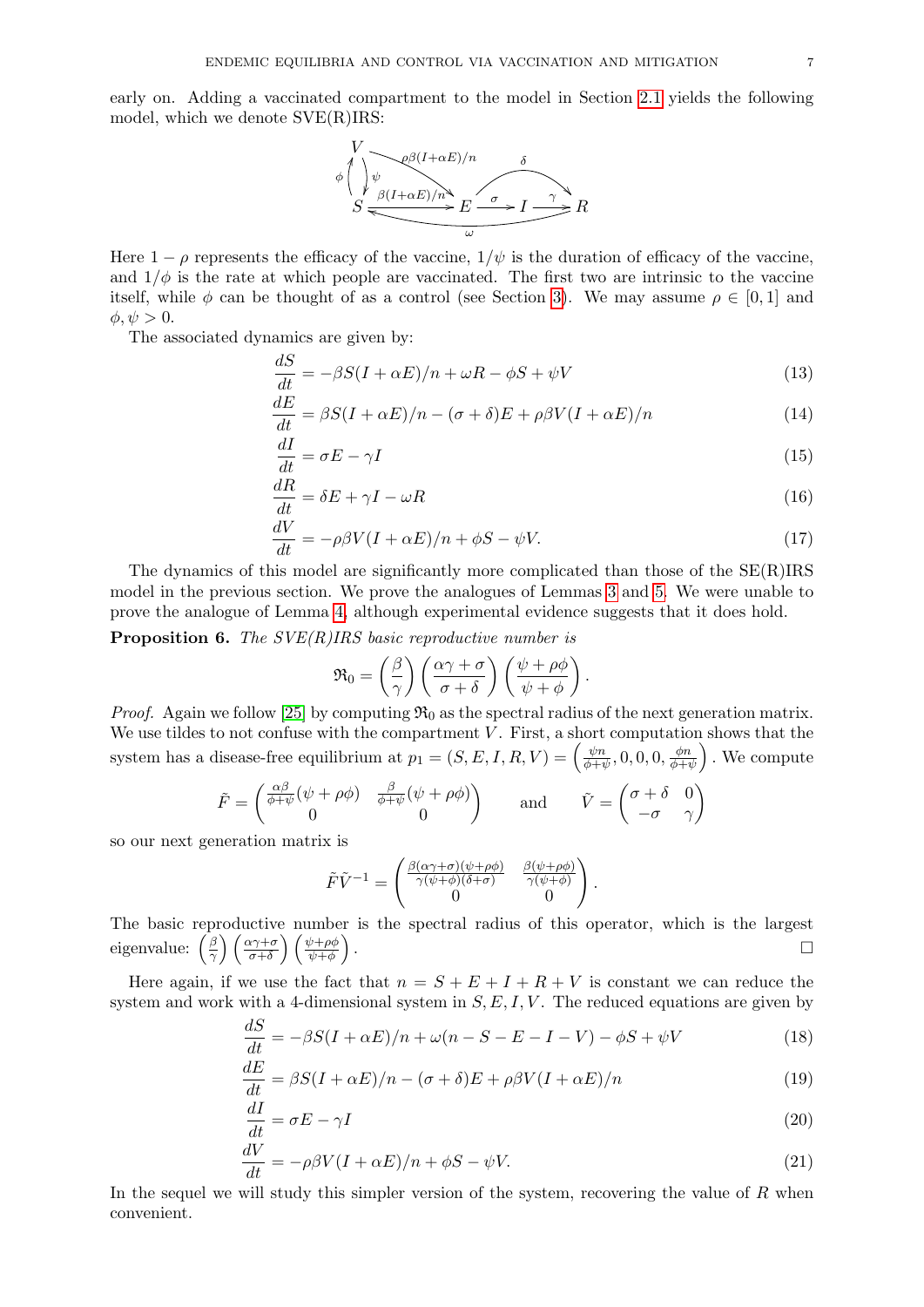2.2.1. Analysis of endemic equilibria. The  $SVE(R)IRS$  system has three equilibria. One of them, denoted  $p_1$ , is the disease-free equilibrium that will be analyzed in Section [2.2.2.](#page-8-0) The other two, denoted  $p_2, p_3$ , correspond to endemic equilibria and are square-root conjugate to each other. However,  $p_2$  has negative components and is thus biologically irrelevant, while  $p_3$ has all components positive and thus represents a true endemic equilibrium. Formally, we have the following result, analogous to Lemma [3,](#page-3-1) whose proof appears in the [Appendix.](#page-17-0)

<span id="page-7-3"></span>**Proposition 7.** If  $\mathfrak{R}_0 > 1$ , then there exists a unique endemic equilibrium point for the SVE(R)IRS system.

The linearization of our system at  $p_3$  is unwieldy; Mathematica cannot even determine when the determinant vanishes, let alone compute eigenvalues. It can, however, produce the characteristic polynomial, so the methods of [\[17\]](#page-19-13) applied in the proof of Lemma [4](#page-3-2) could potentially work. However, the characteristic polynomial is a complex expression and it is hard to tell whether the coefficients are positive; something similar is expected for  $G$ , the bialternate product of this matrix with itself. Therefore the stability of  $p_3$  remains open. For now we limit ourselves to examples, which provide hope that the analogues of Lemma [4](#page-3-2) may indeed hold for the SVE(R)IRS model.

### <span id="page-7-0"></span>Example 2. When

$$
(\alpha, \beta, \gamma, \delta, n, \sigma, \omega, \phi, \psi, \rho) = \left(\frac{1}{10}, \frac{1}{5}, \frac{1}{7}, \frac{1}{14}, 100, \frac{1}{7}, \frac{1}{90}, \frac{1}{360}, \frac{1}{180}, \frac{1}{10}\right)
$$

we have  $\mathfrak{R}_0 \approx 0.719$  and we find that neither  $p_2$  nor  $p_3$  contains all positive coordinates. So there is no relevant endemic equilibrium for these parameters. Section [2.2.2](#page-8-0) shows that there is in fact a stable disease-free equilibrium.

<span id="page-7-2"></span>**Example 3.** Here we keep all parameters the same as in Example [2](#page-7-0) except  $\beta$ . When

$$
(\alpha, \beta, \gamma, \delta, n, \sigma, \omega, \phi, \psi, \rho) = \left(\frac{1}{10}, \frac{9}{10}, \frac{1}{7}, \frac{1}{14}, 100, \frac{1}{7}, \frac{1}{90}, \frac{1}{360}, \frac{1}{180}, \frac{1}{10}\right)
$$

we have

$$
\mathfrak{R}_0 \approx 3.23
$$

and a unique endemic equilibrium at

 $p_3 = (S, E, I, R, V) \approx (21, 3, 3, 66, 7).$ 

The eigenvalues of the reduced linearization at  $p_3$  are

 $\lambda_1 \approx -.345, \quad \lambda_2 \approx -.009, \quad \lambda_3 \approx -.020 + .053i, \quad \lambda_4 \approx -.020 - .053i.$ 

The four eigenvalues all have negative real parts, so the equilibrium is stable. Note, however, that they are not all real, in contrast to the disease-free equilibrium case (see Proposition [8](#page-8-1) below). We again see the appearance of a spiral sink due to epidemic waves ([\[6\]](#page-19-1)). See Figure [2.](#page-7-1)

<span id="page-7-1"></span>

Figure 2. The endemic equilibrium of Example [3.](#page-7-2) Plots as in Figure [1.](#page-5-2)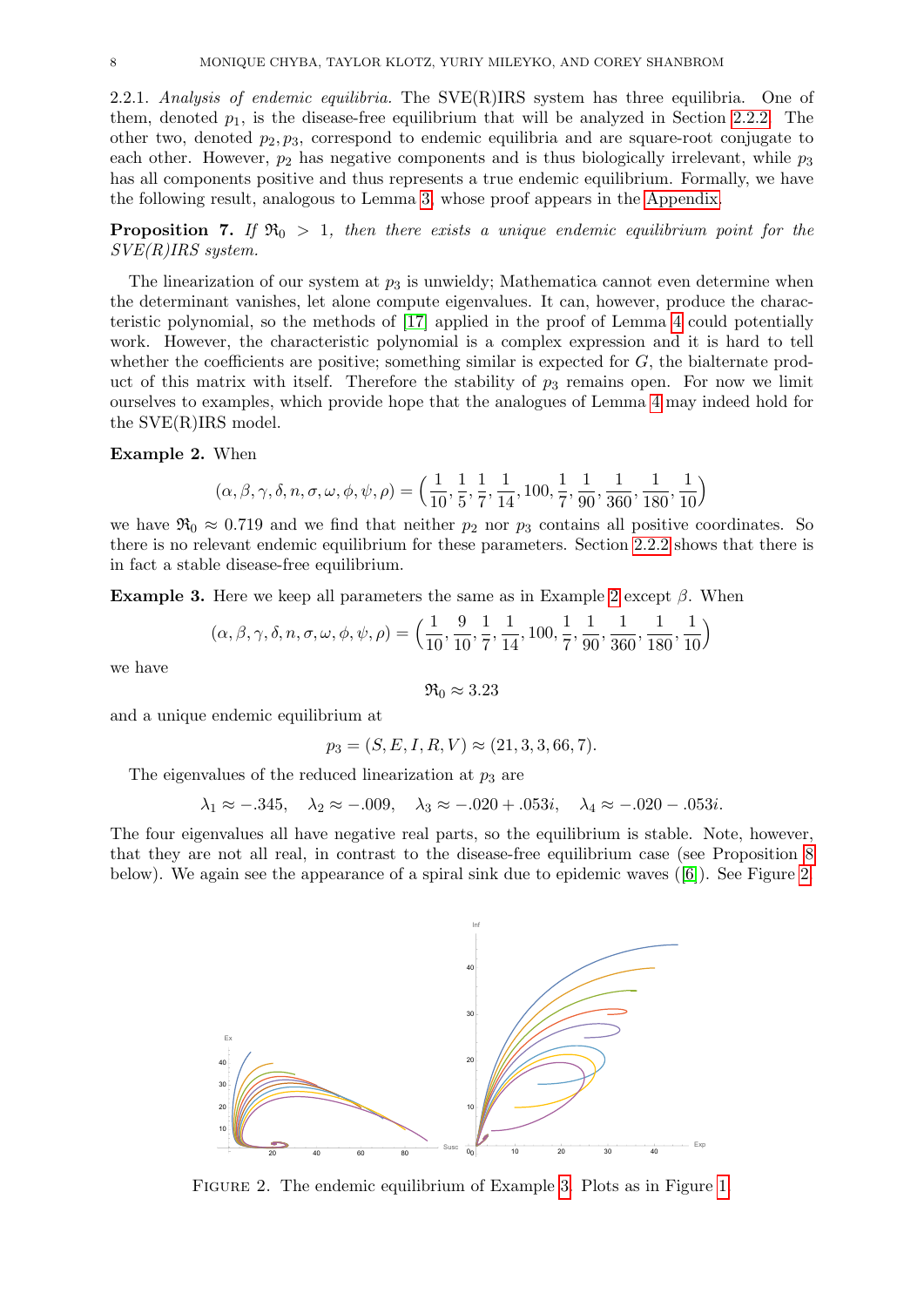Example 4. Again we keep the parameter values as in Example [2](#page-7-0) but here we fix the initial condition  $(S, E, I, R, V) = (90, 5, 5, 0, 0)$  and vary  $\beta$  over time. We begin with  $\beta = 0.5(\Re_0 \approx 1.8)$ and run the dynamics until we approach the corresponding endemic equilibrium. We then bump β up to 0.75 and repeat, then finally bump β up to 1.785 and repeat again. This aligns with the observations in [\[15,](#page-19-10) [31\]](#page-20-9) and the real world data displayed in Figure [4.](#page-9-0)



FIGURE 3. Left: Plot of sample  $\beta$  varying over time. Right: Plot of E versus I compartments with fixed initial condition and  $\beta$  varying as in left plot. Compare with Figure [4.](#page-9-0)

Figure [4](#page-9-0) is obtained from the compartmental model presented in [\[15,](#page-19-10) [31\]](#page-20-9) and applied to the spread of COVID-19 in Honolulu County, Hawaii. The loops are due to changes in  $\beta$  done through non pharmaceutical mitigation measures such as lockdown at the top and either relaxing mitigation measures or the appearance of new variants at the bottom. The black, blue, green and yellow curves are all aligned, and all correspond to the original strain of COVID-19. The red curve comes from the Delta surge that took place in Summer 2021, and the beginning of the Omicron surge can be seen in purple. The slope of the red curve differs from the one for the prior curves which is due to characteristics of the new variant and the fact that for a realistic system vaccinated individuals have a different probability to develop symptoms. Note that vaccination started in Hawaii in December 2020 which is during the green loop. For each variant the ratio of symptomatic versus asymptomatic was different which can be observed in the slope of the various loops.

<span id="page-8-0"></span>2.2.2. Analysis of disease-free equilibrium. Setting  $E = I = 0$  and solving the resulting system yields the unique disease-free equilibrium

$$
p_1 = (S, E, I, R, V) = \left(\frac{\psi n}{\phi + \psi}, 0, 0, 0, \frac{\phi n}{\phi + \psi}\right).
$$

Linearizing at this point yields the matrix

$$
N = \begin{pmatrix} -\phi - \omega & \frac{\alpha \beta \psi}{\phi + \psi} - \omega & -\frac{\beta \psi}{\phi + \psi} - \omega & \psi - \omega \\ 0 & -\delta - \sigma - \frac{\alpha \beta (\psi + \rho \psi)}{\phi + \psi} & \frac{\beta (\psi + \rho \phi)}{\phi + \psi} & 0 \\ 0 & \sigma & -\gamma & 0 \\ \phi & -\frac{\alpha \beta \rho \phi}{\phi + \psi} & -\frac{\beta \rho \phi}{\phi + \psi} & -\psi \end{pmatrix}
$$

.

As in the SE(R)IRS model, this matrix is singular if and only if  $\mathfrak{R}_0 = 1$ .

<span id="page-8-1"></span>**Proposition 8.** The disease-free equilibrium is locally asymptotically stable if and only if  $\Re_0$  < 1.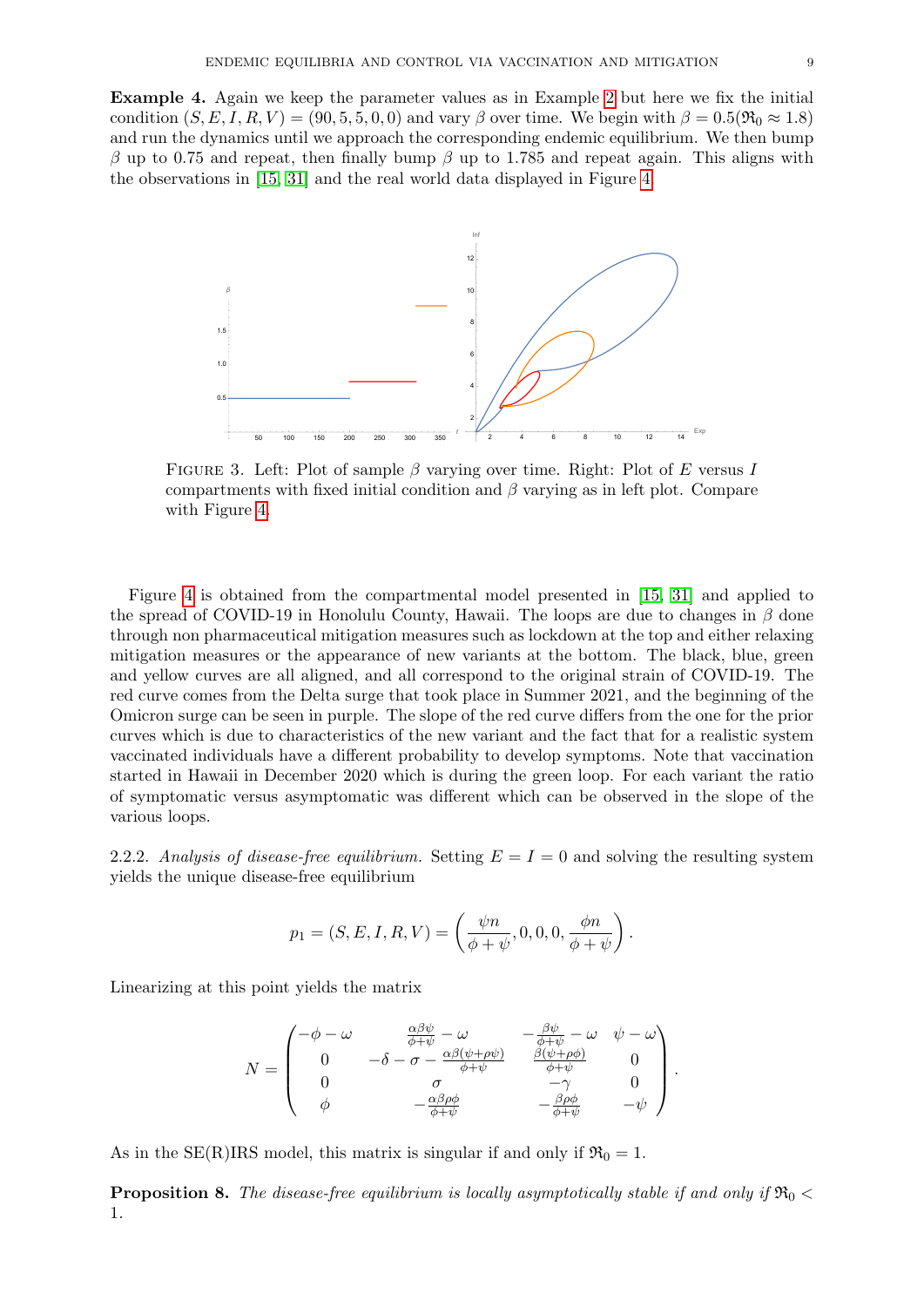<span id="page-9-0"></span>

Figure 4. I versus E compartments for Honolulu County throughout the COVID-19 pandemic. Bottom picture is a zoom on the period March 22, 2020 to March 3, 2021 without the Delta surge.

Proof. The eigenvalues of N are

$$
\lambda_1 = -\omega
$$
  
\n
$$
\lambda_2 = -\phi - \psi
$$
  
\n
$$
\lambda_3 = \frac{1}{2(\phi + \psi)} (\alpha \beta(\psi + \rho \phi) - (\phi + \psi)(\gamma + \delta + \sigma) - \sqrt{Z})
$$
  
\n
$$
\lambda_4 = \frac{1}{2(\phi + \psi)} (\alpha \beta(\psi + \rho \phi) - (\phi + \psi)(\gamma + \delta + \sigma) + \sqrt{Z})
$$

where large amounts of tedious algebra show that

 $Z = 4\beta\sigma(\phi + \psi)(\psi + \rho\phi) + (\alpha\beta(\psi + \rho\phi) + (\gamma - \sigma - \delta)(\phi + \psi))^2$ .

This form of Z makes it apparent that Z is always positive and thus all four eigenvalues are always real.

Now it is also clear that  $\lambda_1$  and  $\lambda_2$  are always negative. Next, we have

$$
2(\phi + \psi)\lambda_3 = \alpha\beta(\psi + \rho\phi) - (\phi + \psi)(\gamma + \delta + \sigma) - \sqrt{Z}
$$
  
\n
$$
\leq \alpha\beta(\psi + \rho\phi) - (\phi + \psi)(\gamma + \delta + \sigma) - (\alpha\beta(\psi + \rho\phi) + (\gamma - \sigma - \delta)(\phi + \psi))
$$
  
\n
$$
= -2\gamma(\phi + \psi) < 0.
$$

Thus  $\lambda_3$  is always negative as well, and in fact we have

$$
\lambda_3\leq -\gamma.
$$

Finally, Mathematica shows that det  $N > 0$  if and only if  $\Re_0 < 1$ . Since det  $N = \lambda_1 \lambda_2 \lambda_3 \lambda_4$ and  $\lambda_1, \lambda_2, \lambda_3 < 0$ , this shows that  $\lambda_4 < 0$  if and only if  $\Re 0 < 1$ . This proves the Proposition.  $\Box$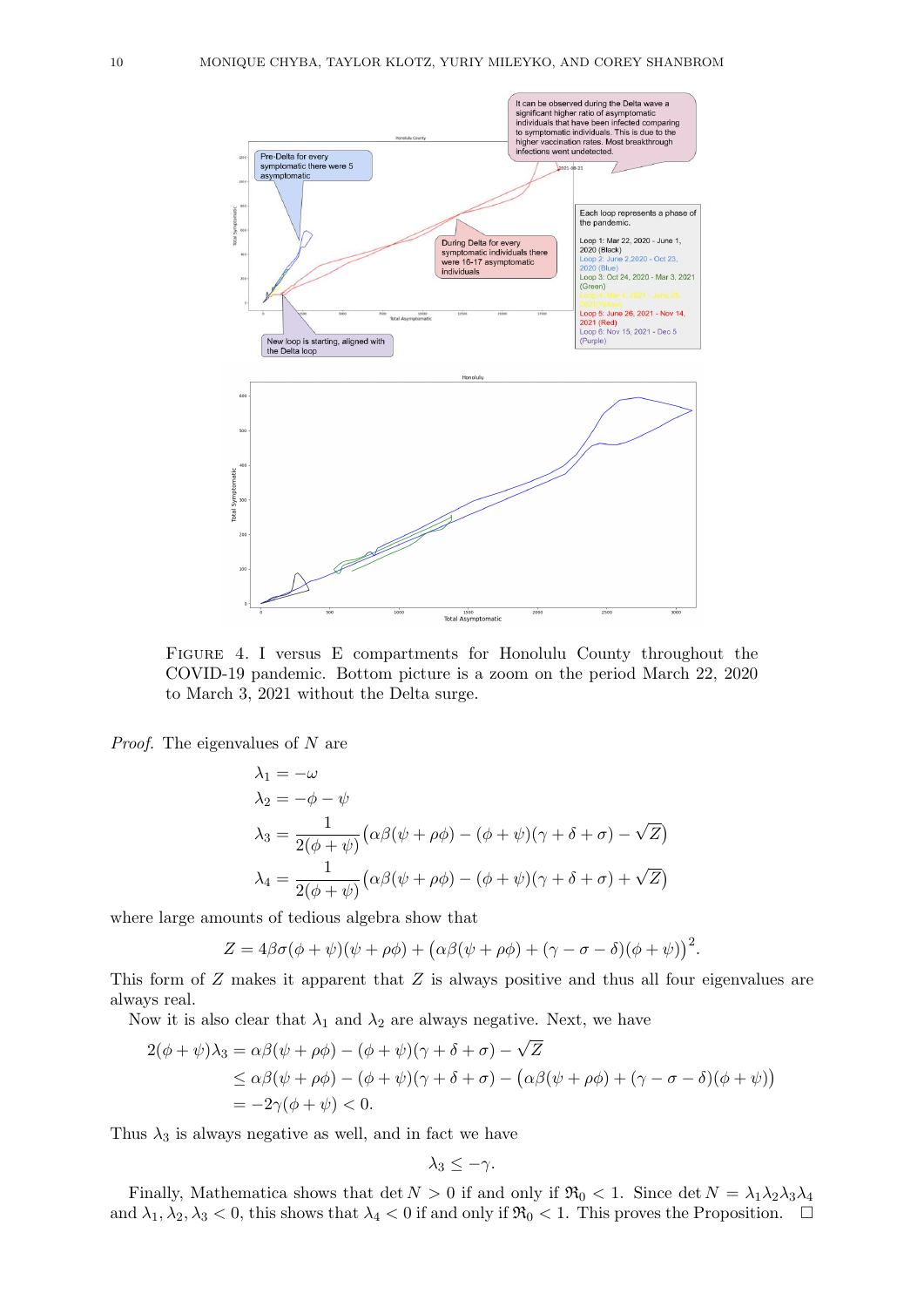# 3. Control of the SVE(R)IRS system

<span id="page-10-0"></span>In this section we analyze the SVE(R)IRS model as an affine control system with two controls of the form:

$$
\dot{\hat{q}}(t) = F_0(\hat{q}(t)) + u_1(t)F_1(\hat{q}(t)) + u_2(t)F_2(\hat{q}(t)).
$$
\n(22)

The vaccine can be thought of as a first control over the system to steer the variables to desired values. The second control represents non-pharmaceutical interventions such as lockdown, social distancing, and mask mandates, and can also account for virus mutations (and therefore a change in transmission rate) that impact the parameter  $\beta$ . Introducing  $\hat{q} = (S, E, I, R, V)^t$ , we have:

<span id="page-10-2"></span>
$$
\dot{\hat{q}} = \begin{pmatrix} \omega(n - S - E - I - V) + \psi V \\ -(\sigma + \delta)E \\ \sigma E - \gamma I \\ \delta E + \gamma I - \omega R \\ -\psi V \\ -\psi V \end{pmatrix} + u_1 \begin{pmatrix} -S \\ 0 \\ 0 \\ 0 \\ S \end{pmatrix}
$$
\n
$$
+ u_2 \begin{pmatrix} -S(I + \alpha E)/n \\ (S + \rho V)(I + \alpha E)/n \\ 0 \\ -\rho V(I + \alpha E)/n \end{pmatrix},
$$
\n(23)

where  $u_1(t) = \phi(t)$  represents the vaccination rate and  $u_2(t) = \beta(t)$  represents the transmission rate.

<span id="page-10-1"></span>3.1. Static feedback linearization. Given a control system, it may be possible to change the state and control variables in such a way that the new system is a linear control system. Historically, the first result in this direction is a theorem of Brunovský  $[12]$  which says that all controllable linear control systems may be put into a standard form, which is now famously known as *Brunovský normal form*. In differential geometry language, such normal forms are essentially contact distributions of mixed order, otherwise known as generalized Goursat bundles [\[42\]](#page-20-10)[\[43\]](#page-20-11).

Definition 1. A control system

$$
\frac{d\mathbf{x}}{dt} = \mathbf{f}(\mathbf{x}, \mathbf{u})
$$

is called **static feedback linearizable** (SFL) if there is an invertible map  $(t, \mathbf{z}, \mathbf{v}) = (t, \varphi(\mathbf{x}), \psi(\mathbf{x}, \mathbf{u}))$ such that the given control system transforms to a Brunovský normal form

$$
\frac{d\mathbf{z}}{dt} = A\mathbf{z} + B\mathbf{v}.
$$

The first results concerning when a given *nonlinear* control system is SFL were given by Krener in [\[30\]](#page-20-12), as well as by Brockett in [\[10\]](#page-19-15), and then Jakubczyk and Respondek in [\[11\]](#page-19-16). Constructing explicit maps for SFL systems is harder, and that work was started by Hunt, Su, and Meyer in [\[28\]](#page-20-13), and then a more geometric approach based on symmetry was developed in [\[22\]](#page-19-17) by Gardner, Shadwick, and Wilkens, and finally work of Gardner and Shadwick [\[21\]](#page-19-18),[\[19\]](#page-19-19), and [\[20\]](#page-19-20) provided what is now known as the GS algorithm for static feedback linearization. The work of Vassiliou in [\[42\]](#page-20-10) and [\[43\]](#page-20-11) provides both a test for determining equivalence of a generalized Goursat bundles and gives a procedure to construct an appropriate diffeomorphism.

The bi-input control system [\(23\)](#page-10-2) fails to be controllable; however, as mentioned before we may reduce by the total population requirement. Indeed, this yields

<span id="page-10-3"></span>
$$
\dot{q} = \begin{pmatrix} \omega(n - S - E - I - V) + \psi V \\ -(\sigma + \delta) E \\ \sigma E - \gamma I \\ -\psi V \\ -\psi V \end{pmatrix} + u_1 \begin{pmatrix} -S \\ 0 \\ 0 \\ S \end{pmatrix}
$$
\n
$$
+ u_2 \begin{pmatrix} -S(I + \alpha E)/n \\ (S + \rho V)(I + \alpha E)/n \\ 0 \\ -\rho V(I + \alpha E)/n \end{pmatrix} .
$$
\n(24)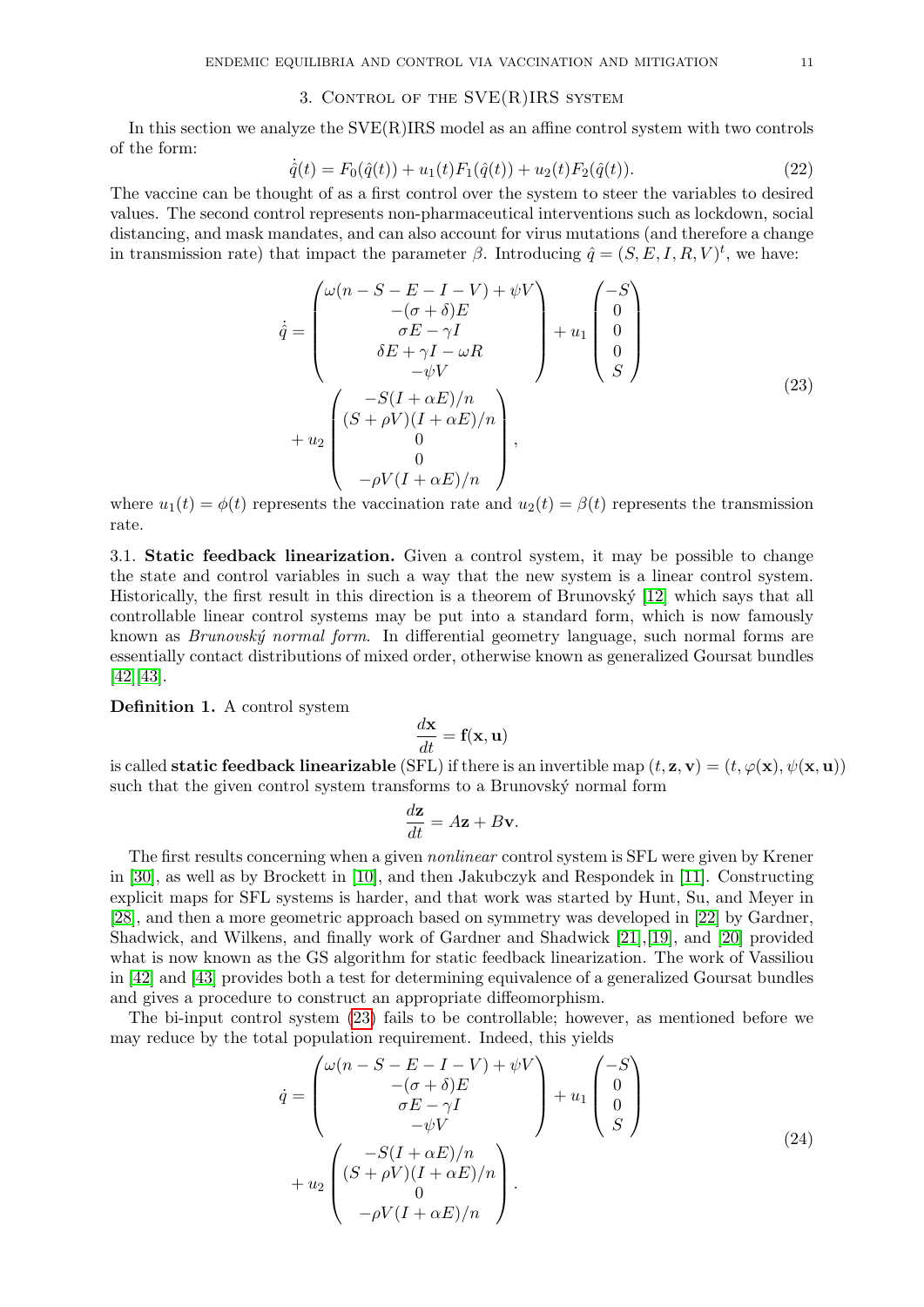where  $q = (S, E, I, V)^t$ .

<span id="page-11-1"></span>**Theorem 9.** The control system  $(24)$  is controllable and SFL with Brunovský normal form given by

$$
\dot{z} = A z + v_1 b_1 + v_2 b_2,
$$

where

$$
A = \begin{pmatrix} 0 & 1 & 0 & 0 \\ 0 & 0 & 1 & 0 \\ 0 & 0 & 0 & 0 \\ 0 & 0 & 0 & 0 \end{pmatrix}, \quad b_1 = \begin{pmatrix} 0 \\ 0 \\ 1 \\ 0 \end{pmatrix}, \quad b_2 = \begin{pmatrix} 0 \\ 0 \\ 0 \\ 1 \end{pmatrix},
$$

and  $z = (z_0, z_1, z_2, w_0)^t$  with the new controls  $v_1$  and  $v_2$ .

Proof. It is easily checked that the control system  $(24)$  is bracket generating and hence controllable. While the authors implemented the procedure in [\[43\]](#page-20-11) via MAPLE to determine the linearizing map Φ below, one could determine the map by careful inspection after noting that the non-drift part of equation [\(24\)](#page-10-3) is linear in the state variables and control-affine in the control terms. The feedback transformation  $(z, v) = \Phi(q, u)$  is given by

$$
z_0 = n((S + E + I + V)\sigma + I\delta),
$$
  
\n
$$
z_1 = -n\omega\sigma S - n\omega\sigma E - ((\omega + \gamma)\sigma + \gamma\delta) nI
$$
  
\n
$$
+ n^2\omega\sigma - n\omega\sigma V,
$$
  
\n
$$
z_2 = n\omega^2\sigma S + (-\gamma\sigma^2 + (-\gamma\delta + \delta\omega + \omega^2)\sigma) nE
$$
  
\n
$$
+ ((\gamma^2 + \gamma\omega + \omega^2)\sigma + \gamma^2\delta) nI - n^2\omega^2\sigma + n\omega^2\sigma V,
$$
  
\n
$$
w_0 = S,
$$
  
\n
$$
v_1 = (-\alpha\gamma\sigma^2 + (-\alpha\gamma\delta + \alpha\delta\omega)\sigma) S E u_2
$$
  
\n
$$
+ (-\gamma\sigma^2 + (-\gamma\delta + \delta\omega)\sigma) u_2 S I - n\omega^3\sigma S
$$
  
\n
$$
+ (-\alpha\rho\gamma\sigma^2 + (-\alpha\gamma\delta\rho + \alpha\delta\omega\rho)\sigma) E V u_2
$$
  
\n
$$
+ (\gamma n\sigma^3 + (n\gamma^2 + 2(\delta + \omega/2)n\gamma - \delta\omega n)\sigma^2
$$
  
\n
$$
+ (n\delta\gamma^2 + \delta^2n\gamma - (\delta^2 + \delta\omega + \omega^2)n\omega)\sigma)E
$$
  
\n
$$
+ (-\gamma\rho\sigma^2 + (-\gamma\delta\rho + \delta\omega\rho)\sigma) V I u_2
$$
  
\n
$$
+ ((-\gamma^3n - n\gamma^2\omega - \gamma n\omega^2 - n\omega^3)\sigma - \gamma^3\delta n) I
$$
  
\n
$$
+ n^2\omega^3\sigma - n\omega^3\sigma V,
$$
  
\n
$$
v_2 = -\frac{u_2 S(\alpha E + I)}{n} - (\omega + u_1)S - \omega(E + I)
$$
  
\n
$$
+ (-\omega + \psi)V + \omega n.
$$

The inverse map is given by

<span id="page-11-0"></span>S(z) = w<sup>0</sup> <sup>E</sup>(z) = <sup>−</sup>γωz<sup>0</sup> <sup>−</sup> (<sup>γ</sup> <sup>+</sup> <sup>ω</sup>)z<sup>1</sup> <sup>−</sup> <sup>z</sup><sup>2</sup> <sup>+</sup> σn2ωγ nl , <sup>I</sup>(z) = <sup>−</sup>ωz<sup>0</sup> <sup>−</sup> <sup>z</sup><sup>1</sup> <sup>+</sup> <sup>n</sup> <sup>2</sup>ωσ l , <sup>V</sup> (z) = <sup>1</sup> nl(((<sup>ω</sup> <sup>+</sup> <sup>γ</sup>)<sup>σ</sup> <sup>+</sup> <sup>γ</sup>(<sup>ω</sup> <sup>+</sup> <sup>δ</sup>))z<sup>0</sup> + (<sup>σ</sup> <sup>+</sup> <sup>γ</sup> <sup>+</sup> <sup>δ</sup> <sup>+</sup> <sup>ω</sup>)z<sup>1</sup> <sup>+</sup> <sup>z</sup>2, + nσ(δω − γδ − γσ)w<sup>0</sup> − n <sup>2</sup>σω(σ + γ + δ)), <sup>u</sup>1(z, v) = <sup>1</sup> nS(z) (−u2(z, v)S(z)(αE(z) + I(z)) + nψV (z) + nωR(z) − nv2), <sup>u</sup>2(z, v) = nω3σR(z) + <sup>C</sup>1,EE(z) + <sup>C</sup>1,I <sup>I</sup>(z) <sup>−</sup> <sup>v</sup><sup>1</sup> <sup>l</sup>(S(z) + ρV (z))(αE(z) + <sup>I</sup>(z)) , (25)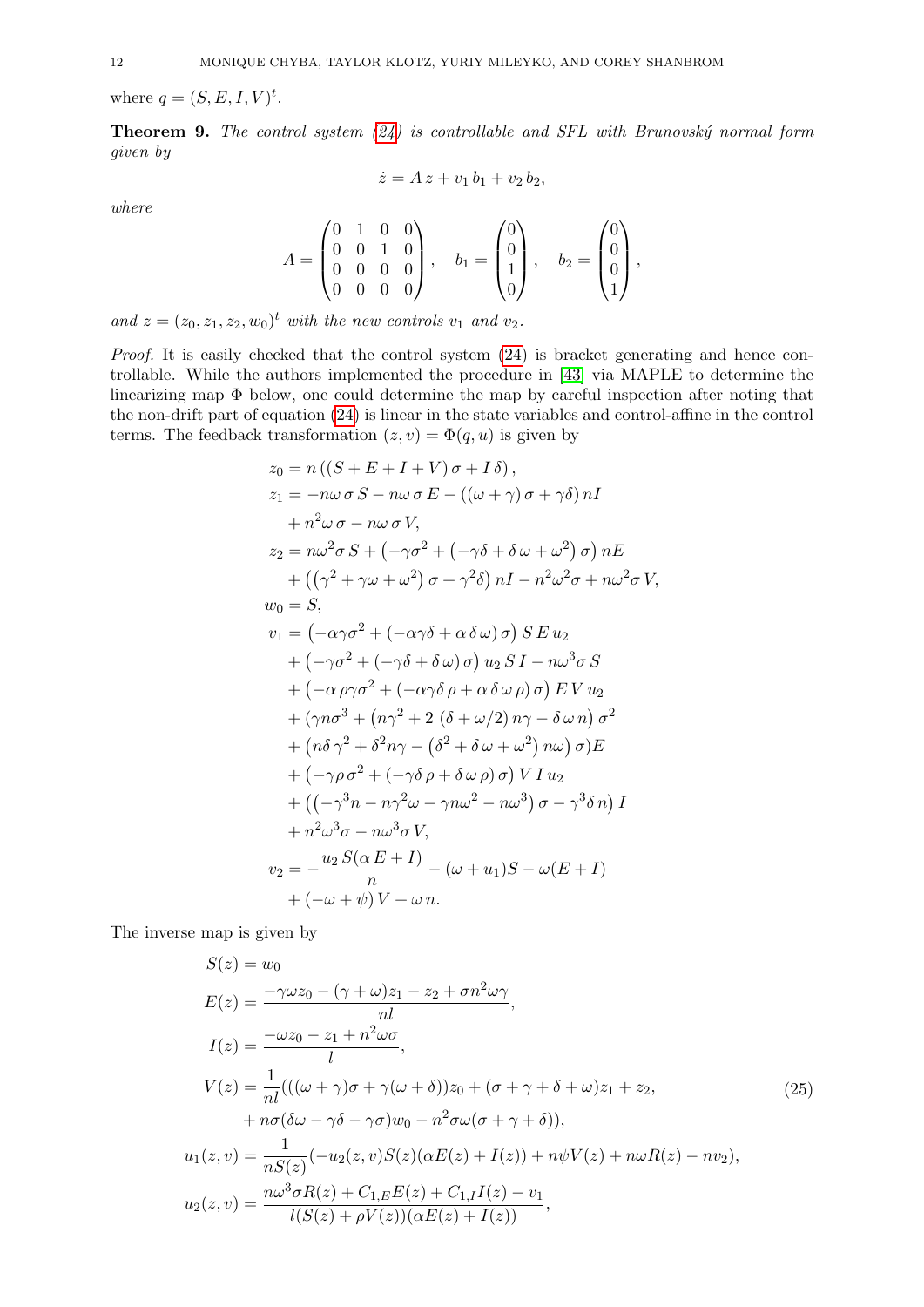where

$$
l = \sigma(\sigma\gamma + \delta(\gamma - \omega)),
$$
  
\n
$$
C_{1,E} = \sigma((\gamma - \omega)\delta + \gamma\sigma)(\omega + \delta + \gamma + \sigma)n,
$$
  
\n
$$
C_{1,I} = -((\delta + \sigma)\gamma^2 + \gamma\omega\sigma + \omega^2\sigma)\gamma n,
$$

and

$$
R(z) = n - S(z) - E(z) - I(z) - V(z)
$$

is the recovered population in terms of the z coordinates. Notice that the controls  $u_1$  and  $u_2$  as functions of z and v are written via the  $(S, E, I, V)$  state variables, and  $u_1(z)$  is written also in terms of  $u_2(z)$ . Explicit expressions in terms of z may be written, but are unnecessary.

The domain for the state variables q is  $[0, n]^4$ ; however, we may shrink to a smaller box region  $\Omega_q$  to avoid the disease-free equilibrium. Since the map [\(25\)](#page-11-0) is linear in the state variables z and must have differential of full rank, then the domain  $\Omega_q$  is mapped to a region  $\Omega_z$  which is a parallelepiped in the z coordinates.

We now wish to understand the possible values for the controls  $(v_1, v_2)$ . In the  $(S, E, I, V)$ space, the controls  $(u_1, u_2)$  take values in the rectangle  $\mathcal{U} = [0, \phi_{max}] \times [\beta_{min}, \beta_{max}]$ , where  $0 < \beta_{min} < \beta_{max} \leq 1$  and  $\phi_{max} \leq 1$ . Indeed, this yields the following proposition which is helpful for analyzing optimal control problems, as it classifies the possible  $(v_1, v_2)$  regions by vertex behavior. First, we introduce the following expressions for convenience:

<span id="page-12-0"></span>
$$
N_1(z) = n\omega^3 \sigma R(z) + C_{1,E}E(z) + C_{1,I}I(z),
$$
  
\n
$$
N_2(z) = n\omega R(z) + n\psi V(z),
$$
  
\n
$$
N_3(z) = S(z)(\alpha E(z) + I(z)),
$$
  
\n
$$
D_1(z) = l(S(z) + \rho V(z))(\alpha E(z) + I(z)),
$$
  
\n
$$
N_4(z) = \frac{1}{n} \left( N_2(z) - \frac{N_1(z)N_3(z)}{D_1(z)} \right),
$$
  
\n
$$
L(z, v_1) = N_4(z) + \frac{N_3(z)}{nD_1(z)} v_1,
$$
  
\n(26)

where it is clear that  $N_2(z)$ ,  $N_3(z)$ ,  $D_1(z) > 0$  on  $\Omega_z$  and  $L(z, v_1)$  has positive slope on  $\Omega_z$  as a linear function of  $v_1$ .

# <span id="page-12-1"></span>Proposition 10. Let

Int<sub>1</sub>(z) = 
$$
[N_1(z) - \beta_{max}D_1(z), N_1(z) - \beta_{min}D_1(z)],
$$
  
Int<sub>2</sub>(z) =  $[L(z, v_1) - \phi_{max}, L(z, v_1)],$ 

and  $\Sigma_+ \sqcup \Sigma_- \sqcup \Sigma_- = \Omega_z$  where

$$
\Sigma_{+} = \left\{ z \in \Omega_{z} : \phi_{max} > \Delta \beta \frac{(\alpha E(z) + I(z))}{n} \right\},
$$
  

$$
\Sigma = \left\{ z \in \Omega_{z} : \phi_{max} = \Delta \beta \frac{(\alpha E(z) + I(z))}{n} \right\},
$$
  

$$
\Sigma_{-} = \left\{ z \in \Omega_{z} : \phi_{max} < \Delta \beta \frac{(\alpha E(z) + I(z))}{n} \right\},
$$

with  $\Delta\beta = \beta_{max} - \beta_{min}$ . Then U is mapped into one of three types of parallelograms in  $(v_1, v_2)$ space:  $V^+$ ,  $V$ , or  $V^-$  whose boundaries are

$$
\partial \mathcal{V}^+ = \text{Int}_1(z)|_{\Sigma_+} \cup \text{Int}_2(z)|_{\Sigma_+},
$$
  

$$
\partial \mathcal{V} = \text{Int}_1(z)|_{\Sigma} \cup \text{Int}_2(z)|_{\Sigma_+},
$$
  

$$
\partial \mathcal{V}^- = \text{Int}_1(z)|_{\Sigma_-} \cup \text{Int}_2(z)|_{\Sigma_-}.
$$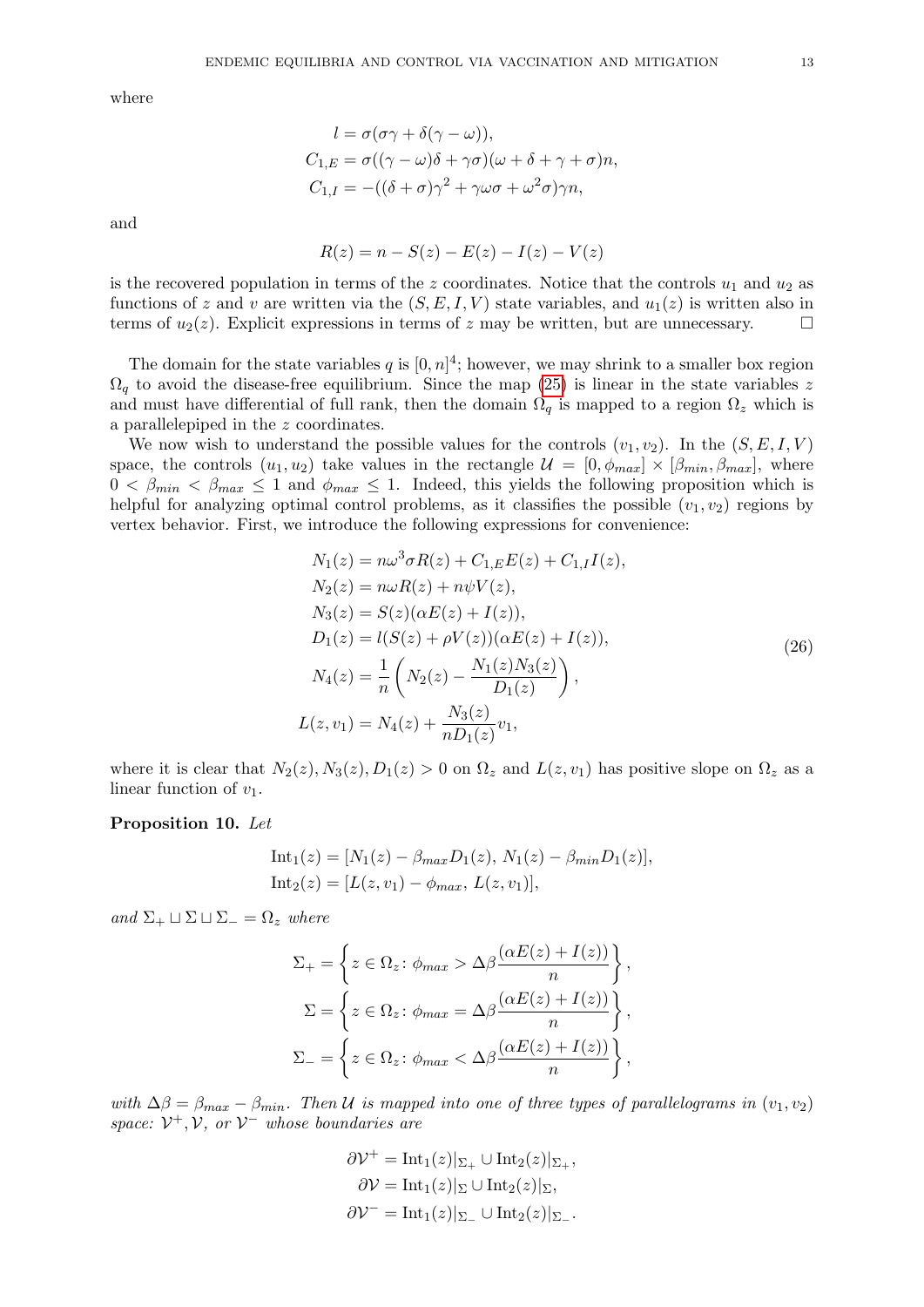*Proof.* First, under the backward static feedback map [\(25\)](#page-11-0), the  $u_1(z, v)$  and  $u_2(z, v)$  may be written in terms of the expressions in [\(26\)](#page-12-0) as

$$
u_1(z, v) = \frac{1}{nS(z)}(-u_2(z, v)N_3(z) + N_2(z) - nv_2),
$$
  

$$
u_2(z, v) = \frac{N_1(z) - v_1}{D_1(z)}.
$$

The region  $U$  in combination with the above equations immediately yields the inequalities

$$
N_1(z) - D_1(z)\beta_{max} \le v_1 \le N_1(z) - D_1(z)\beta_{min},
$$

and

$$
L(z, v_1) - \phi_{max} S(z) \le v_2 \le L(z, v_1),
$$
\n(27)

which are precisely the intervals  $\text{Int}_1(z)$  and  $\text{Int}_2(z)$  respectively. Since  $N_2(z)$ ,  $N_3(z)$ , and  $D_1(z)$ are all positive on  $\Omega_z$ , we have that  $L(z, v_1)$  has positive slope as a linear function in  $v_1$  and therefore the region  $\text{Int}_1(z) \times \text{Int}_2(z)$  is a parallelogram for each  $z \in \Omega_z$ . Moreover, as z changes continuously in  $\Omega_z$ , each parallelogram is continuously deformed to a new parallelogram with same vertical edges and positively sloped  $v_2$  bounds. The only major change in shape that is relevant for optimal control purposes is the position of the vertices of each parallelogram. Let  ${({\zeta}_z^i, \eta_z^i)}_{i=1}^4$  be the vertices of each parallelogram labeled counter-clockwise starting from the highest value of  $v_2$ . Vertices  $\eta_z^1$  and  $\eta_z^3$  will remain the largest and smallest values of  $v_2$  for each parallelogram for each z because of the positive slope condition on  $L(z, v_1)$ ; however,  $\eta_z^2$  and  $\eta_z^4$  are not fixed relative to each other as z varies. Thus, there are three possible parallelogram types,  $\eta_z^4 > \eta_z^2$ ,  $\eta_z^4 = \eta_i^2$  and  $\eta_z^4 < \eta_z^2$ . Writing out the expression  $\eta_z^2 - \eta_z^4$  gives

$$
\eta_z^2 - \eta_z^4 = L(z, \zeta_z^2) - L(z, \zeta_z^4) - \phi_{max} S(z),
$$
  
= 
$$
\frac{N_3(z)}{n D_1(z)} (\zeta_z^2 - \zeta_z^4) - \phi_{max} S(z),
$$
  
= 
$$
\Delta \beta \frac{(\alpha E(z) + I(z))}{n} - \phi_{max} S(z).
$$

Thus, the case of  $\eta_z^4 - \eta_z^2 = 0$  corresponds exactly to a hyperplane  $\Sigma \subset \Omega_z$  and  $\Sigma_+$  and  $\Sigma_$ correspond to being on either side of this hyperplane such that  $\eta_z^4 - \eta_z^2$  is positive or negative, respectively.  $\Box$ 

It is worth explicitly stating that the inequalities defining  $\Sigma_{+}$  in Proposition [10](#page-12-1) is a statement about the max vaccination rate compared to the total proportion of infectious individuals multiplied by the difference in transmissibility.

Finally, computations in Mathematica provide the following desirable result.

**Proposition 11.** The static feedback map  $\Phi$  takes equilibria to equilibria. That is, the diseasefree equilibrium  $p_1$  and the two endemic equilibria  $p_2$ ,  $p_3$  in the  $S, E, I, R, V$  coordinates are all mapped to the equilibrium plane of the Goursat bundle, which consists of points of the form  $(z_0, z_1, z_2, v_1, w_0, v_2) = (constant_1, 0, 0, 0, constant_2, 0).$ 

Remark. Alternatively, one can consider the single-input control system wherein the control is the vaccination rate only and the transmission rate is held fixed. In this case, the control system is also static feedback linearizable; however, despite the static feedback transformation being rational, the expressions are far more cumbersome. One can in principle recover this map from the bi-input system by fixing the control  $u_2$  to be constant and then appending the resulting differential equation. The single-input SF map is available upon request.

<span id="page-13-0"></span>3.2. Simulations. Here we provide an example of control curves and plot the corresponding trajectories in the original variables. We then transform both the states and controls according to the feedback transformation of Section [3.1.](#page-10-1) Here we take  $\phi = u_1$  and  $\beta = u_2$  and all other parameters are as in Example [2.](#page-7-0)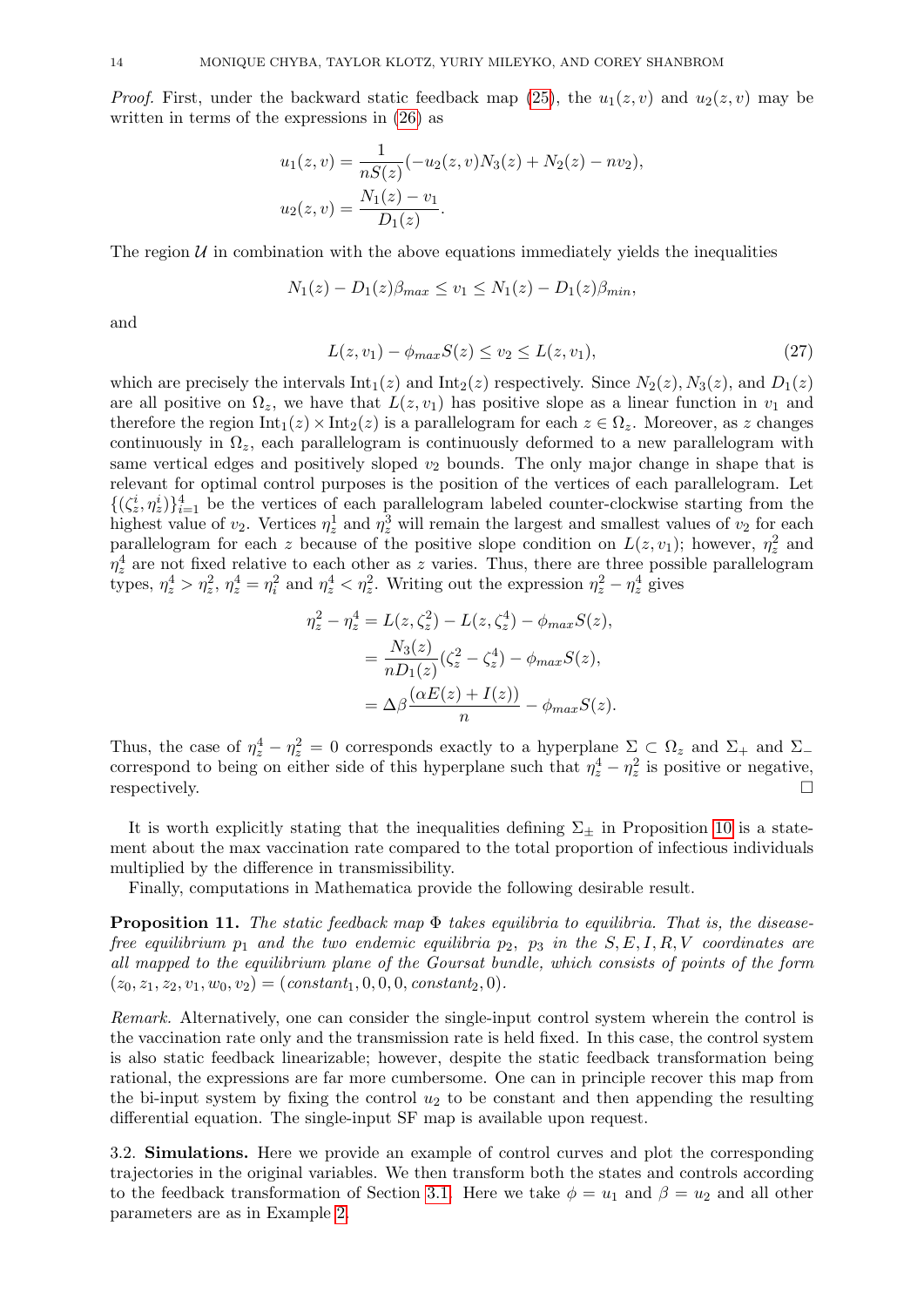<span id="page-14-0"></span>

FIGURE 5. Sample control curves  $u_1(t)$  and  $u_2(t)$ .

In this hypothetical scenario, the epidemic begins with no vaccinations and a transmission rate of 1. At time 100, a lockdown measure forces the transmission rate down to 0.1. At time 200, vaccination begins and grows linearly, until time 300 when we have  $u_1 = 0.05$ . At this time of peak vaccination, the lockdown ends, and the transmission rate jumps back up to 0.8 (lower than at the start of the epidemic, but much higher than during the lockdown) and stays there until the final time 500. At time 300 the vaccination rate begins decreasing linearly until time 400, when it stabilizes at 0.025. See Figure [5.](#page-14-0)

The corresponding value of  $\mathfrak{R}_0$  begins very high, then drops below 1 during the lockdown and decreases further during the vaccination campaign, but creeps back above 1 as the lockdown ends and vaccination rates stabilize. See Figure [6.](#page-14-1) In this figure we also display the five state variables over time for this particular control scenario with the initial condition  $(S, E, I, R, V)$  $(90, 5, 5, 0, 0).$ 

<span id="page-14-1"></span>

FIGURE 6. The values of  $\mathfrak{R}_0$  and all five states  $(S, E, I, R, V)$  plotted over time, for the controls in Figure [5.](#page-14-0)

In Figure [7](#page-15-1) we display the same trajectory but in the new coordinates from the feedback transformation  $\Phi$  from Section [3.1.](#page-10-1) We show the states  $z_0, z_1, z_2, w_0$  and the controls  $v_1, v_2$  over time.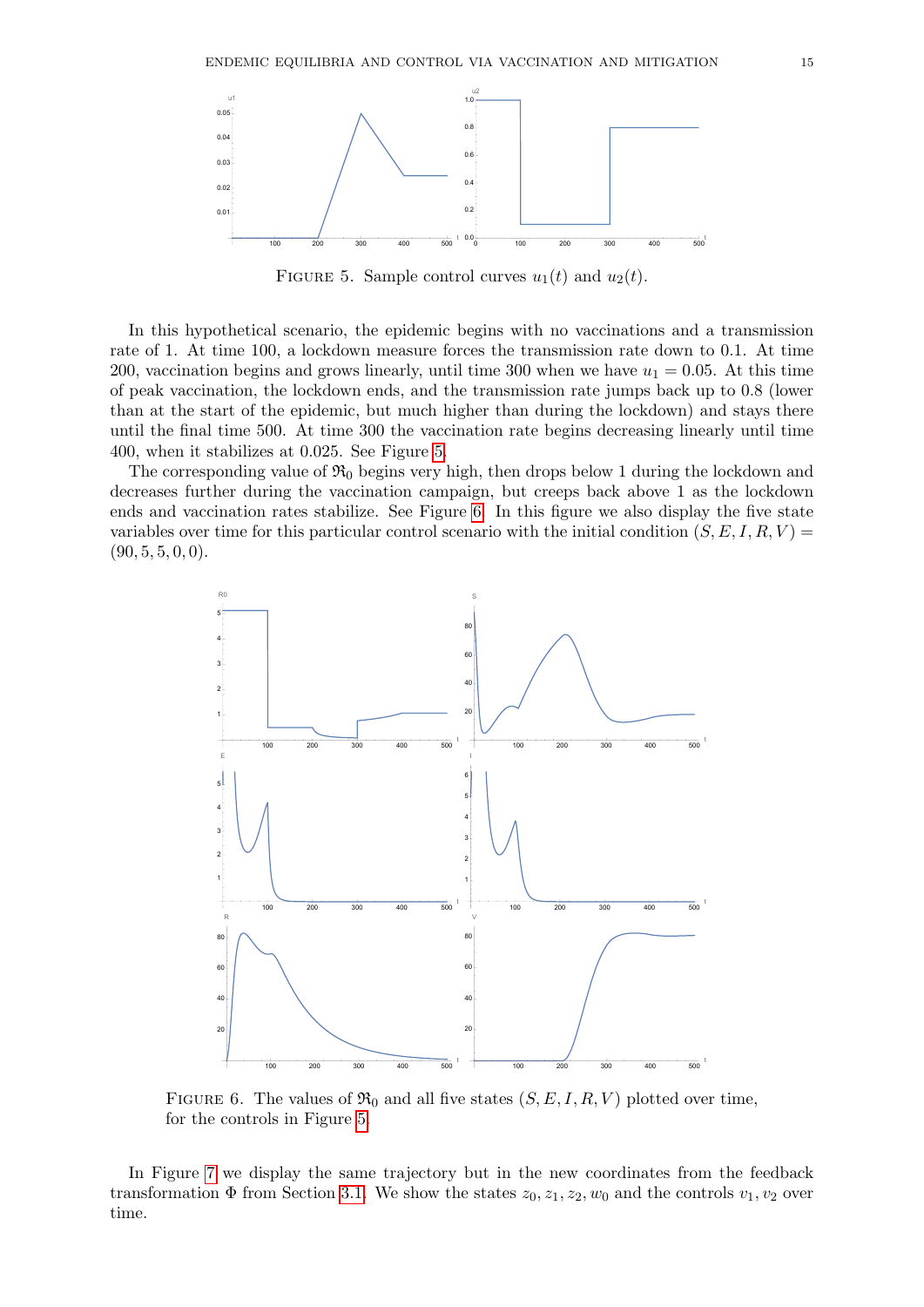<span id="page-15-1"></span>

FIGURE 7. The values of the four new states  $z_0, z_1, z_2, w_0$  and two new controls  $v_1, v_2$  over time, for the trajectories in Figures [6](#page-14-1) and [5.](#page-14-0)

Finally, note that in Figure [6](#page-14-1) the state variables are trending toward the point  $p \approx (17, 0.5, 0.5, 10, 71)$ . This point is the endemic equilibrium corresponding to the fixed parameters and final values of the controls  $\beta = 0.8$  and  $\phi = 0.025$ . In general this is expected: if the controls tend towards constant values then the states will tend toward the endemic equilibrium corresponding to these constant values (as long as  $\mathfrak{R}_0 > 1$ ). Thus in this scenario governments can control the shapes of the curves to potentially avoid overcrowding of hospitals or exhaustion of resources, but the long term trajectory of the epidemic depends only on the limiting values of the controls as  $t \to \infty$ . In Table [1](#page-15-2) we display some values of the endemic equilibrium for particular choices of these values.

<span id="page-15-2"></span>

| $\phi = 0.0125$                | $\phi = 0.025$                                                                                              | $\phi = 0.05$                       | $\phi = 0.1$ |
|--------------------------------|-------------------------------------------------------------------------------------------------------------|-------------------------------------|--------------|
| $\beta = 3$   (6, 4, 4, 82, 4) | (6, 4, 4, 79, 8)                                                                                            | (5, 4, 4, 73, 14) (4, 3, 3, 65, 24) |              |
|                                | $\beta = 1.5 \mid (12, 4, 4, 68, 13) \mid (11, 3, 3, 59, 25) \mid (8, 2, 2, 41, 46) \mid (5, 1, 1, 16, 77)$ |                                     |              |
|                                | $\beta = 0.8$ (21, 2, 2, 40, 35) (17, .5, .5, 10, 71)                                                       | none                                | none         |

TABLE 1. Approximate endemic equilibria  $(S, E, I, R, V)$  for some values of  $\beta$ and  $\phi$ .

<span id="page-15-0"></span>3.3. Optimal control. In this section we initiate a discussion of the optimal control problem to bring the population to a desired state, such as decreasing the number of infections to an acceptable level as quickly as possible. We limit ourselves to show the non existence of singular trajectories. It is unclear how to prove it directly on the original bi-input system [\(24\)](#page-10-3), however using the fact that singular trajectories are feedback invariant and that they do not exist for the Brunovský normal form we can conclude.

We consider an affine bi-input system of the form

<span id="page-15-3"></span>
$$
\dot{q}(t) = F_0(q(t)) + u_1(t)F_1(q(t)) + u_2(t)F_2(q(t))
$$
\n(28)

where  $q(t) \in \mathbb{R}^4$ .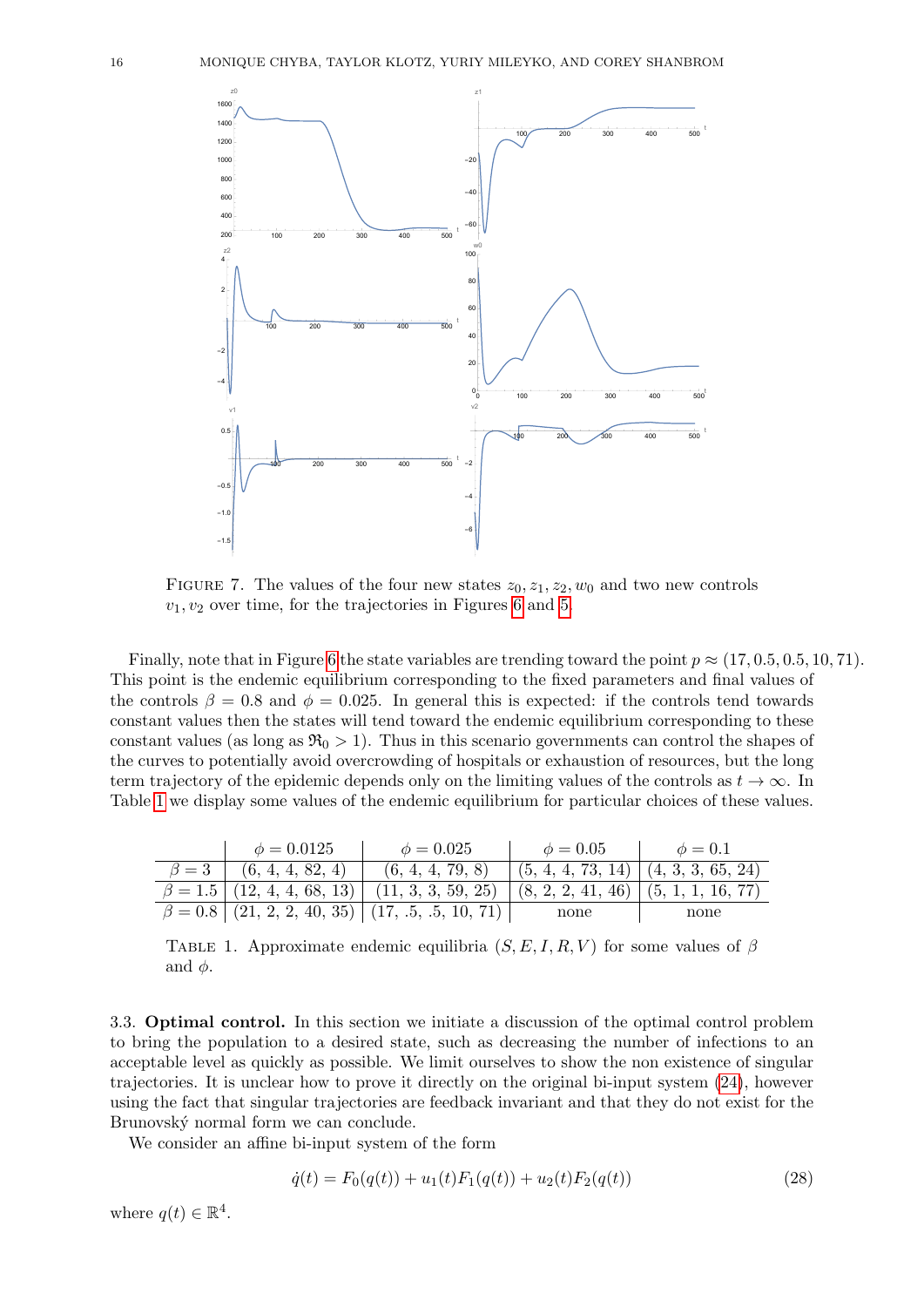3.3.1. *Maximum Principle and Singular Extremals.* Assume that there exists an admissible timeoptimal control  $u_1 : [0, T] \to [0, \phi_{\text{max}}]$ , such that the corresponding trajectory  $q(t)$  is a solution of equations [\(28\)](#page-15-3) and steers the system from  $q(0)$  to  $q(T)$ . For the minimum time problem, the Maximum Principle, see [\[8\]](#page-19-21), implies that there exists an absolutely continuous vector  $p$ :  $[0, T] \to \mathbb{R}^4$ ,  $p \neq 0$  for all t, such that the following conditions hold almost everywhere:

<span id="page-16-1"></span>
$$
\dot{q}(t) = \frac{\partial H}{\partial p}(q(t), p(t), u(t)), \qquad \dot{p}(t) = -\frac{\partial H}{\partial q}(q(t), p(t), u(t))
$$
\n(29)

where the Hamiltonian function H is given by  $H(q, p, u) = \langle p, F_0(q) \rangle + \langle p, F_1(q) \rangle u_1$ . Furthermore, the maximum condition holds:

$$
H(q(t), p(t), u(t)) = \max_{u \in \mathcal{U}} H(q(t), p(t), u).
$$
\n(30)

where U is the domain of control. It can be shown that  $H(q(.), p(.), u(.))$  is constant along the solutions of [\(29\)](#page-16-1) and is greater or equal to 0. A triple  $(q, p, u)$  which satisfies the Maximum Principle is called an extremal, and the vector function  $p(.)$  is called the adjoint vector.

For our system [\(24\)](#page-10-3), given that the domain of control is of the form  $\mathcal{U} = [0, \phi_{max}] \times$  $[\beta_{min}, \beta_{max}]$ , where  $0 < \beta_{min} < \beta_{max} \leq 1$  and  $\phi_{max} \leq 1$ , the maximization condition implies that time-optimal strategies are formed by a concatenation of bang and singular arcs. Following notations in  $[8]$ , singular trajectories satisfy for all t the constraint

$$
\langle p(t), F_i(q(t)) \rangle = 0, \qquad i = 1, 2.
$$

This constraint defines a subset  $\Sigma_1$  of the space  $\mathbb{R}^4 \times \mathbb{R}^4 \setminus \{0\}$ . In [\[7\]](#page-19-22), B. Bonnard discusses the relation between singular extremals and the feedback classification problem for nonlinear systems; one the main results shows that singular extremals are feedback invariant. Using Theorem [9](#page-11-1) and the linearizing map  $\Phi$ , we have shown that our system [\(24\)](#page-10-3) is feedback equivalent to the Brunovský normal form. The latter is a linear controllable system and therefore has no singular extremals.

**Proposition 12.** For system  $(24)$  with the domain of control given by U as above, the timeoptimal control strategies are bang-bang.

Deriving the time-optimal synthesis is non-trivial due to the complexity of the image of the domain of control  $U$  under the map  $\Phi$ ; see Proposition [10.](#page-12-1) It could however be implemented numerically since the switching functions for the time-optimal problem associated to the Brunovský normal form with two inputs are simple. Moreover, it seems that other costs would be more interesting to study.

### 4. Discussion and Open Questions

<span id="page-16-0"></span>This paper touched upon two important aspects related to the evolution of a pandemic. First, the design and implementation of efficient strategies to control diseases spread in a population, which, as we saw during the COVID-19 pandemic, is of paramount importance. Second, understanding evolutionary scenarios toward a "new normal", which is key for decision and policy makers to take proper actions at the correct time and avoid a prolonged stay in the pandemic phase.

We discuss the above two aspects in more detail below, but we should also mention that this work introduced a large number of open questions as well as directions for generalization. The most obvious question is whether the endemic threshold property in Theorem [2](#page-3-0) holds for the  $SVE(R)IRS$  model of Section [2.2.](#page-5-0) All the examples we have explored suggest that the answer to this questions is affirmative, but with so many free parameters an exhaustive search for counterexamples is challenging. A different set of open questions concerns generalizations of both our models and our results. In particular, a natural addition to either model would be the vital dynamics of birth and death rates, as is common in the SEIRS literature. Other generalizations could include nonlinear transmission or seasonal forcing, as well as the appearance of new variants which would lead to having coefficients such as  $\beta$  depend on time. An alternative research direction would be the study of global rather than local stability of equilibria. Global stability for classical compartmental models has an extensive literature; see the comprehensive review article [\[27\]](#page-20-5). In particular, global stability was treated in [\[33\]](#page-20-14) and [\[35\]](#page-20-8) for SEIR, and in [\[14\]](#page-19-23)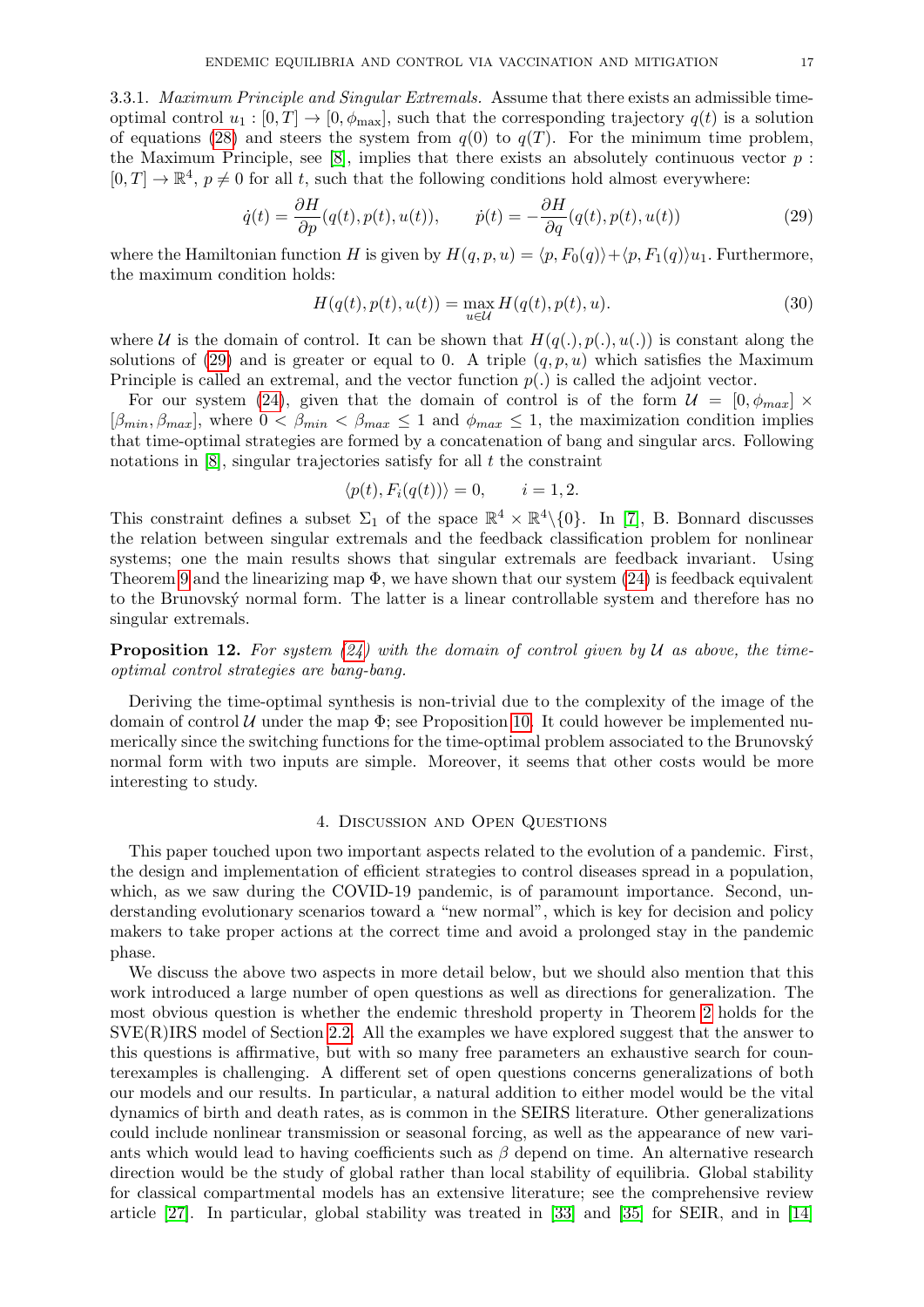and [\[34\]](#page-20-15) for SEIRS. The methods of these and related papers might also prove effective for our models.

Herd immunity versus endemic equilibrium. In addition to our perceived need to consider compartmental models more closely adapted to COVID-19 than the classical models, this work was motivated in part by our observation that the national dialogue concerning the post-pandemic future focused largely on the concept of herd immunity rather than that of endemic equilibria. According to [\[27\]](#page-20-5), one has herd immunity when the immune fraction of the population exceeds  $1-\frac{1}{\mathfrak{R}}$  $\frac{1}{\Re_0}$ . In this case, the disease "does not invade the population". However, for classical models as well as the models presented here, we know that as long as  $\mathfrak{R}_0 > 1$  we still do not reach a disease-free equilibrium which would correspond to the complete eradication of the disease. To illustrate the shortcomings of the herd immunity concept, reconsider Example [3](#page-7-2) which includes annual vaccinations. Then we have  $1 - 1/\Re_0 \approx 0.69$ . According to [\[27\]](#page-20-5), herd immunity thus occurs if more than 69% of the populations is immune to the disease. However, at the endemic equilibrium for these parameters, we have  $R \approx 66$  and  $V \approx 7$ . Thus 73% of the population are immune, which is above the required threshold. But over 6% of the population are either in the E or I compartments ( $\approx 3.4\%$  each). This shows that although we have technically achieved herd immunity, a large number of people still suffer from the disease. Ideally, sufficient vaccination could eradicate a disease completely. By Proposition [8,](#page-8-1) this could happen if we took  $\phi$  large enough to force  $\Re_0 < 1$ , as the dynamics would trend toward the disease-free equilibrium. However, consider the following parameters, which are realistic for COVID-19:  $(\alpha, \beta, \gamma, \delta, n, \sigma, \omega, \psi, \rho) = \left(\frac{1}{10}, \frac{3}{10}, \frac{1}{7}\right)$  $\frac{1}{7}, \frac{1}{14}, 100, \frac{1}{7}$  $\frac{1}{7}, \frac{1}{90}, \frac{1}{180}, \frac{1}{10}$ . Here we have left  $\phi$  free as a control. We compute that  $\Re_0 < 1$  if and only if  $\phi > 1/282$ . Thus, in order to set a trajectory towards disease eradication, the population would need to be re-vaccinated more often than once per year, which seems unlikely as a long-term sustainable scenario. Therefore for these parameters it seems more realistic that the best we could hope for is an endemic equilibrium with relatively small portion of the population infected at any given time. With annual vaccinations we would have approximately 0.73% of the population in the E or I compartments.

Control Strategies. The control theoretic investigation initiated in Section [3](#page-10-0) offers many potentially fruitful avenues for research. Proposition [10](#page-12-1) provides a description of the corresponding domain of control in the Brunovsk´y normal form, and can be used to analyze the switching functions for the static feedbcack linearization and therefore corresponding time-optimal controls. They can then be mapped back to the original systems via the inverse transformation. More importantly, there are a large number of alternative cost functions from which one could reformulate the optimal control problem of Section [3.3:](#page-15-0) in particular, one may want to minimize the number of infections, or amount of vaccines administered, or the time taken to reach an endemic equilibrium, all subject to various boundary and endpoint conditions. The idea is to translate these cost functions via the SFL transformation given explicitly in the proof of Proposition [9.](#page-11-1) The difficulty to solve these new optimal control problems expressed in the Brunovský normal form is to be determined, and it is expected that numerical techniques will come into play.

Acknowledgments. The first and third authors were supported by NSF grant 2030789. The first three authors gratefully acknowledge support from the Coronavirus State Fiscal Recovery Funds via the Governor's Office Hawaii Department of Defense.

### <span id="page-17-0"></span>Appendix: Proof of Proposition [7](#page-7-3)

To find endemic equilibria of the SVE(R)IRS system, we need to solve the following system:

$$
0 = -\beta S(I + \alpha E)/n + \omega(n - S - E - I - V) - \phi S + \psi V
$$
  
\n
$$
0 = \beta S(I + \alpha E)/n - (\sigma + \delta)E + \rho \beta V(I + \alpha E)/n
$$
  
\n
$$
0 = \sigma E - \gamma I
$$
  
\n
$$
0 = -\rho \beta V(I + \alpha E)/n + \phi S - \psi V.
$$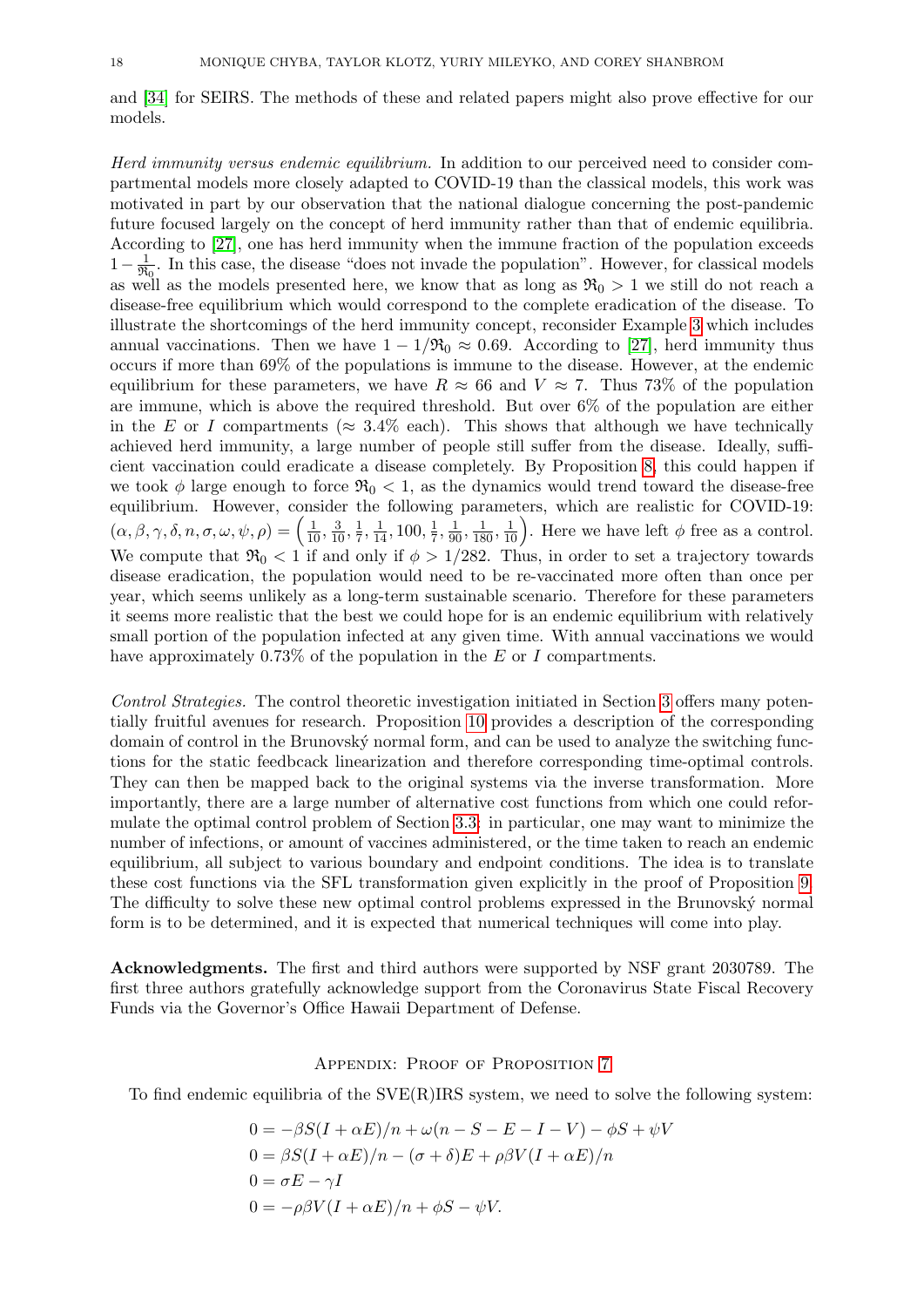The third of the above equations readily yields  $I = (\sigma/\gamma)E$ . Plugging this into the rest of the equations and setting  $\kappa = \frac{\sigma + \alpha \gamma}{n \gamma}$  $rac{\alpha\gamma}{n\gamma}$  we obtain

$$
0 = -\beta \kappa SE + \omega \left( n - S - \left( 1 + \frac{\sigma}{\gamma} \right) E - V \right) - \phi S + \psi V
$$
  
\n
$$
0 = \beta \kappa SE - (\sigma + \delta)E + \rho \beta \kappa VE
$$
  
\n
$$
0 = -\rho \beta \kappa VE + \phi S - \psi V.
$$

Note that  $E = 0$  yields the disease-free equilibrium, so we may assume that  $E \neq 0$ . Adding the bottom two equations to the first one and dividing the second equation by  $\beta \kappa E$  we get

$$
0 = \omega \left( n - S - \left( 1 + \frac{\sigma}{\gamma} \right) E - V \right) - (\sigma + \delta) E
$$
  

$$
0 = S - \frac{\sigma + \delta}{\beta \kappa} + \rho V
$$
  

$$
0 = -\rho \beta \kappa V E + \phi S - \psi V.
$$

From the first two equations we easily find that

$$
S = -c + \rho aE
$$

$$
V = b - aE,
$$

where

$$
a = \frac{1}{1-\rho} \left( 1 + \frac{\sigma}{\gamma} + \frac{\sigma + \delta}{\omega} \right)
$$

$$
b = \frac{1}{1-\rho} \left( n - \frac{\sigma + \delta}{\beta \kappa} \right)
$$

$$
c = \frac{1}{1-\rho} \left( \rho n - \frac{\sigma + \delta}{\beta \kappa} \right).
$$

Using the expressions for  $S$  and  $V$  in terms of  $E$ , we obtain the following quadratic equation:

$$
\rho \beta \kappa a E^2 + (\rho \phi a + \psi a - \rho \beta \kappa b) E - (\phi c + \psi b) = 0,
$$

which yields the following two roots

$$
E_{+,-} = \frac{1}{2\rho\beta\kappa a} \Big( - (\rho\phi a + \psi a - \rho\beta\kappa b) \pm
$$
  

$$
\sqrt{(\rho\phi a + \psi a - \rho\beta\kappa b)^2 + 4\rho\beta\kappa a(\phi c + \psi b)} \Big).
$$

Note that

$$
\phi c + \psi b = \frac{\phi}{1 - \rho} \left( \rho n - n \frac{\gamma(\sigma + \delta)}{\beta(\sigma + \alpha \gamma)} \right) + \frac{\psi}{1 - \rho} \left( n - n \frac{\gamma(\sigma + \delta)}{\beta(\sigma + \alpha \gamma)} \right) =
$$
  
= 
$$
\frac{n}{1 - \rho} \left( \rho \phi + \psi - (\phi + \psi) \frac{\gamma(\sigma + \delta)}{\beta(\sigma + \alpha \gamma)} \right) = \frac{n(\rho \phi + \psi)}{1 - \rho} \left( 1 - \frac{1}{\Re_0} \right).
$$

We thus see that if  $\Re_0 > 1$  then both roots are real, and  $E_+ > 0$  while  $E_- < 0$ . The latter gives a biologically irrelevant state. Computing the values of S and V from  $E_{+}$  we obtain

$$
V_{+} = b - aE_{+} = \frac{1}{2\rho\beta\kappa} \Big( \rho\beta\kappa b + \rho\phi a + \psi a - \sqrt{(\rho\phi a + \psi a - \rho\beta\kappa b)^{2} + 4\rho\beta\kappa a(\phi c + \psi b)} \Big).
$$
  

$$
S_{+} = -c + \rho aE_{+} = \frac{1}{2\beta\kappa} \Big( -2\beta\kappa c - (\rho\phi a + \psi a - \rho\beta\kappa b) + \sqrt{(\rho\phi a + \psi a - \rho\beta\kappa b)^{2} + 4\rho\beta\kappa a(\phi c + \psi b)} \Big).
$$

Rather than showing directly from these expressions that  $S_+$  and  $V_+$  are positive, we proceed as follows. Note that instead of expressing  $S$  and  $V$  in terms of  $E$  we could as easily express any two of these variables in terms of the remaining one. Hence, we can obtain quadratic equations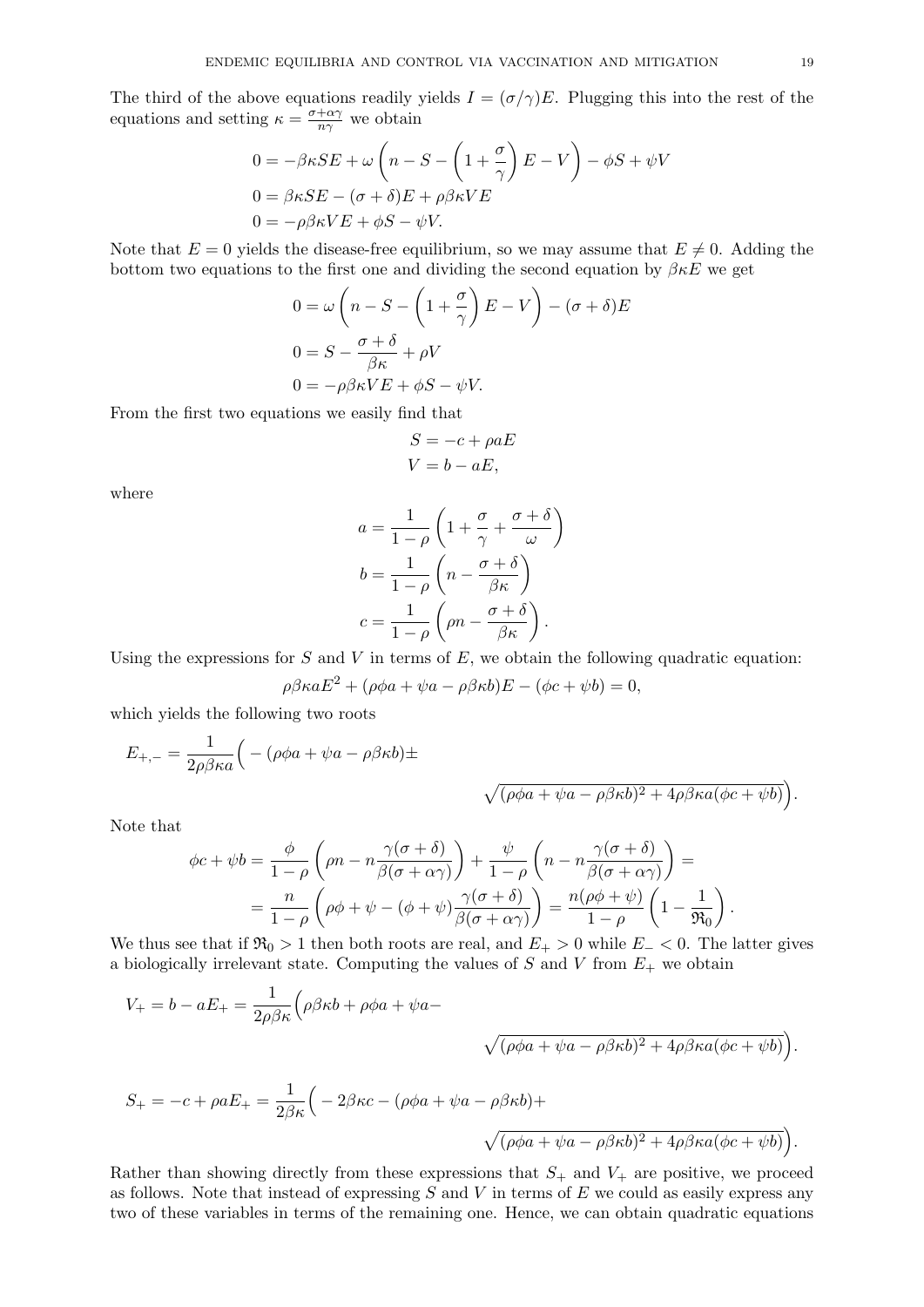for  $S$  and  $V$ . We don't need the whole equations, but we note that both of them have a positive factor in front of the quadratic term, while the free constant term in the equation for  $V$  is  $\phi(\rho b - c)$ , and in the equation for S it is  $-(\rho b - c)(\beta \kappa c/a + \psi)/\rho$ . Now,  $\rho b - c = \frac{\sigma + \delta}{\beta \kappa} > 0$ . Thus, the two roots of the equation for V have the same sign. Since  $E_-\n< 0$  when  $\mathfrak{R}_0 > 1$ , we see that one of such roots is  $b - aE_{-} > 0$ , hence we also have  $V_{+} = b - aE_{+} > 0$ . Similarly, we note that if  $c \geq 0$  the two roots of the equation for S have opposite signs, and since one of them is  $-c + \rho a E_- < 0$ , we have  $S_+ = -c + \rho a E_+ > 0$ . The latter inequality is obvious when  $c < 0$ .

Finally noting that  $I_+ = (\sigma/\gamma)E_+ > 0$ , we see that having  $\Re_0 > 1$  yields a single biologically relevant endemic equilibrium.

### **REFERENCES**

- <span id="page-19-5"></span>[1] R. M. Anderson, C. Vegvari, J. Truscott, B. S. Collyer, Challenges in creating herd immunity to SARS-CoV-2 infection by mass vaccination, The Lancet, 396 (2021), 1614–1616.
- <span id="page-19-6"></span>[2] C. Aschwanden, Five reasons why COVID herd immunity is probably impossible, Nature, 591 (2021), 520– 522.
- [3] Avram, F., Freddi, L., and Goreac, D., Optimal control of a SIR epidemic with ICU constraints and target objectives, Applied Mathematics and Computation, 418 (2022), 126816.
- <span id="page-19-9"></span>[4] Avram, F., Adenane, R., Bianchin, G., and Halanay, A., Stability analysis of an eight parameter SIR-type model including loss of immunity, and disease and vaccination fatalities, Mathematics, 10 (2022), 402.
- <span id="page-19-0"></span>[5] O. N. Bjørnstad, K. Shea, M. Krzywinski, and N. Altman, Modeling infectious epidemics, Nature Methods, 17 (2020), 455–456.
- <span id="page-19-1"></span>[6] O. N. Bjørnstad, K. Shea, M. Krzywinski, and N. Altman, The SEIRS model for infectious disease dynamics, Nature Methods, 17 (2020), 557–559.
- <span id="page-19-22"></span>[7] B. Bonnard, Feedback equivalence for nonlinear systems and the time optimal control problem, Siam Journal on Control and Optimization, 29 (1991): 1300-1321.
- <span id="page-19-21"></span>[8] B. Bonnard and M. Chyba, Singular Trajectories and their Role in Control Theory, Springer-Verlag, Series: Mathematics and Applications, Vol 40 (2003), 357 pgs.
- <span id="page-19-7"></span>[9] T. Britton, F. Ball, and P. Trapman, A mathematical model reveals the influence of population heterogeneity on herd immunity to SARS-CoV-2, Science, 369 (2020), 846–849.
- <span id="page-19-15"></span>[10] R.W. Brockett, Feedback invariants for nonlinear systems, IFAC Proceedings Volumes, 11 (1978), 1115–1120.
- <span id="page-19-16"></span>[11] J. Bronisław and W. Respondek, On linearization of control systems, L'Académie Polonaise des Sciences. Bulletin. Série des Sciences Mathématiques, 28 (1980), 517-522.
- <span id="page-19-14"></span>[12] P. Brunovsk´y, A classification of linear controllable systems, Kybernetika, 6 (1970), 173–188.
- <span id="page-19-2"></span>[13] V. Caturano, et al., Estimating asymptomatic SARS-CoV-2 infections in a geographic area of low disease incidence, *BMC Infectious Diseases*, **21** (2021), 1-4.
- <span id="page-19-23"></span>[14] Y. Cheng and X. Yang, On the global stability of SEIRS models in epidemiology, Canadian Applied Math  $Quarterly, 20 (2012), 115-133.$
- <span id="page-19-10"></span>[15] M. Chyba, A. Koniges, P. Kunwar, W. Lau, Y. Mileyko, and A. Tong, COVID-19 heterogeneity in islands chain environment, PLoS ONE, 17 (2022), e0263866.
- <span id="page-19-8"></span>[16] A. Fontanet and S. Cauchemez, COVID-19 herd immunity: where are we?, Nature Reviews Immunology, 20 (2020), 583–584.
- <span id="page-19-13"></span>[17] A. T. Fuller, Conditions for a matrix to have only characteristic roots with negative real parts, SIAM Review, 42 (2000), 599–653.
- <span id="page-19-3"></span>[18] M. Gandhi, D. S. Yokoe, and D. V. Havlir, Asymptomatic transmission, the Achilles' heel of current strategies to control Covid-19, New England Journal of Medicine, 382 (2020), 2158–2160.
- <span id="page-19-19"></span>[19] R.B. Gardner and W.F. Shadwick, Feedback equivalence for general control systems, Systems & Control Letters, 15 (1990), 15–23.
- <span id="page-19-20"></span>[20] R.B. Gardner and W.F. Shadwick, An algorithm for feedback linearization, Differential Geometry and its Applications, 1 (1991), 153–158.
- <span id="page-19-18"></span>[21] R.B. Gardner and W.F. Shadwick, The GS algorithm for exact linearization to Brunovsky normal form, Institute of Electrical and Electronics Engineers. Transactions on Automatic Control, 37 (1992), 224–230.
- <span id="page-19-17"></span>[22] R.B. Gardner, W.F. Shadwick, and G.R. Wilkens, Feedback equivalence and symmetries of Brunowski normal forms, Contemp. Math., 97 (1983), 115–130.
- <span id="page-19-4"></span>[23] J.L. Gevertz, J.M. Greene, C. Hixahuary Sanchez Tapia, and E. D. Sontag, A novel COVID-19 epidemiological model with explicit susceptible and asymptomatic isolation compartments reveals unexpected consequences of timing social distancing, Journal of Theoretical Biology, 510 (2020), 110539.
- <span id="page-19-11"></span>[24] J. Greene and E. D. Sontag, Minimizing the infected peak utilizing a single lockdown: a technical result regarding equal peaks, medRxiv (2021), doi:10.1101/2021.06.26.21259589.
- <span id="page-19-12"></span>[25] J. M. Heffernan, R. J. Smith, and L. M. Wahl, Perspectives on the basic reproductive ratio, *Journal of the* Royal Society Interface, 2 (2005), 281–293.
- [26] E.A. Hernandez-Vargas, G. Giordano, E. D. Sontag, J. G. Chase, H. Chang, and A. Astolfi, First special section on systems and control research efforts against COVID-19 and future pandemics, Annual Reviews in Control, 50 (2020), 343–344.